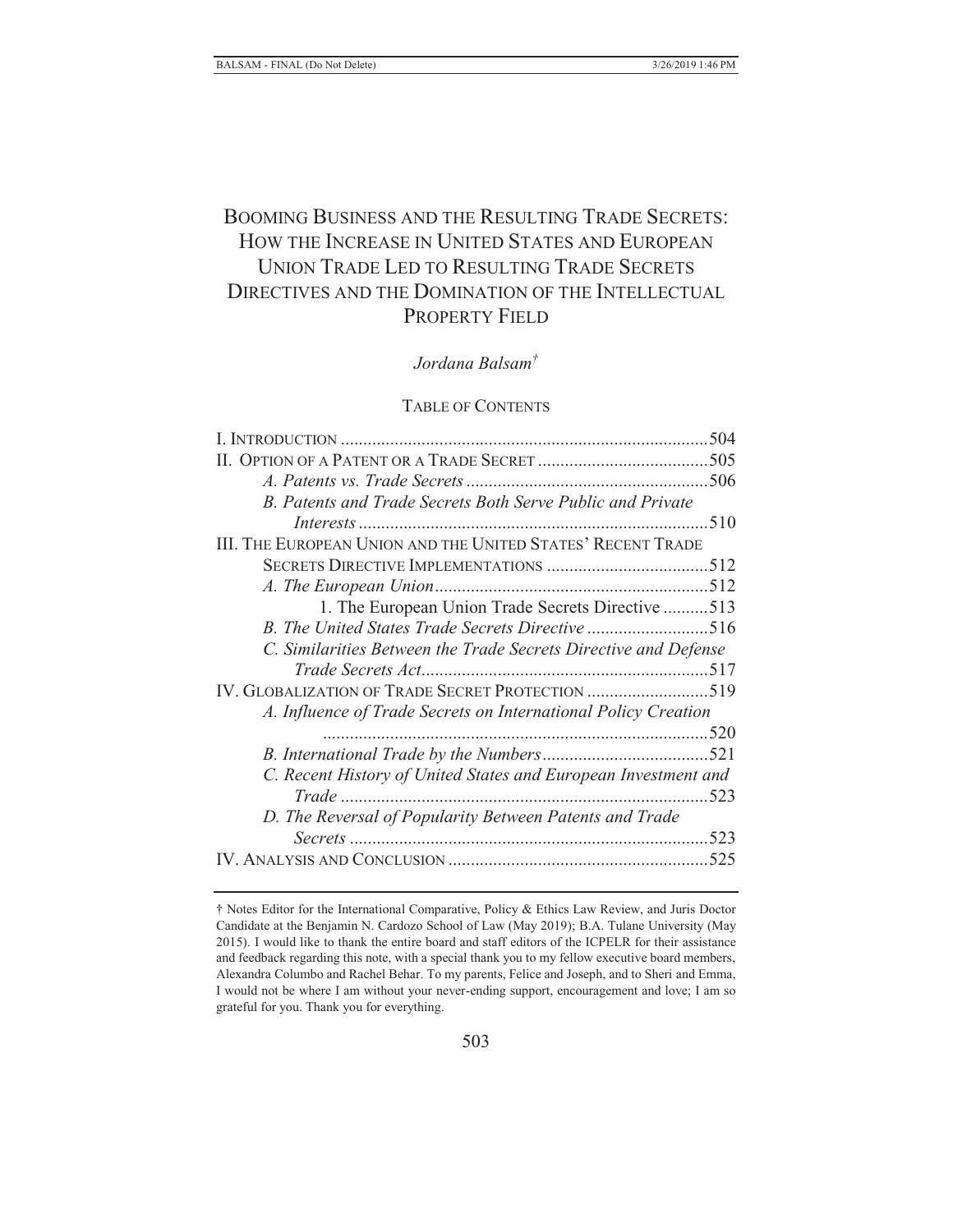#### I. INTRODUCTION

On May 11, 2016, President Barack Obama signed into law the Defend Trade Secrets Act of 2016 ("DTSA"), which established a federal civil cause of action for trade secret misappropriation relating to any product or service used in, or intended for use in, interstate or foreign commerce.<sup>1</sup> The new law applies to trade secret misappropriation "for which any act occurs on or after [May 11, 2016]."<sup>2</sup> Before the DTSA was enacted, civil trade secret misappropriation in the United States was governed solely by state law, with forty-eight of fifty states having enacted variations of the Uniform Trade Secrets Act ("UTSA").<sup>3</sup> State trade secret laws are not preempted by the DTSA and therefore remain in full effect. However, the enactment of the DTSA grants those claiming to have trade secrets the option of proceeding under federal law, in federal courts, when interstate or foreign commerce is implicated by the misappropriation.<sup>4</sup>

On June 8, 2016, the European Parliament Council adopted the Trade Secrets Directive ("TSD") that aims to standardize the national laws in European Union ("E.U.") countries following a proposal from the European Commission; these laws would protect against the unlawful acquisition, disclosure and use of trade secrets. The TSD harmonizes the definition of trade secrets in accordance with existing international standards that are binding.<sup>5</sup> It also defines the relevant forms of misappropriation and clarifies that reverse engineering and parallel innovation must be guaranteed, given that trade secrets are not a form of exclusive intellectual property right.<sup>6</sup>

Without establishing criminal sanctions, the proposal harmonizes the civil means through which victims of trade secret misappropriation can seek protection. This includes: stopping the unlawful use and further disclosure of misappropriated trade secrets, the removal from the market of goods that have been manufactured on the basis of a trade secret that

4 *Id*.

5 *Trade Secrets*, EURO. COMM'N, http://ec.europa.eu/growth/industry/intellectualproperty/trade-secrets\_en (last visited Dec. 11, 2018).

<sup>1</sup> Linda K. Stevens, *President Obama Signs Defend Trade Secrets Act*, AM. BAR ASS'N (May 13, 2016), https://www.americanbar.org/groups/litigation/committees/intellectualproperty/practice/2016/president-obama-signs-defend-trade-secrets-act.

<sup>2 18</sup> U.S.C. § 1836 (2012).

<sup>3</sup> Brian Ankenbrandt, Thorsten Vormann & Richard Hertling, *Comparing U.S. and EU Trade Secrets Laws*, TRANS-ATLANTIC BUS. COUNCIL 3 (June 30, 2016), http://www.transatlanticbusiness.org/wp-content/uploads/2016/07/US-EU-Trade-Secret-Comparison-30-June-2016.pdf.

<sup>6</sup> *Id.*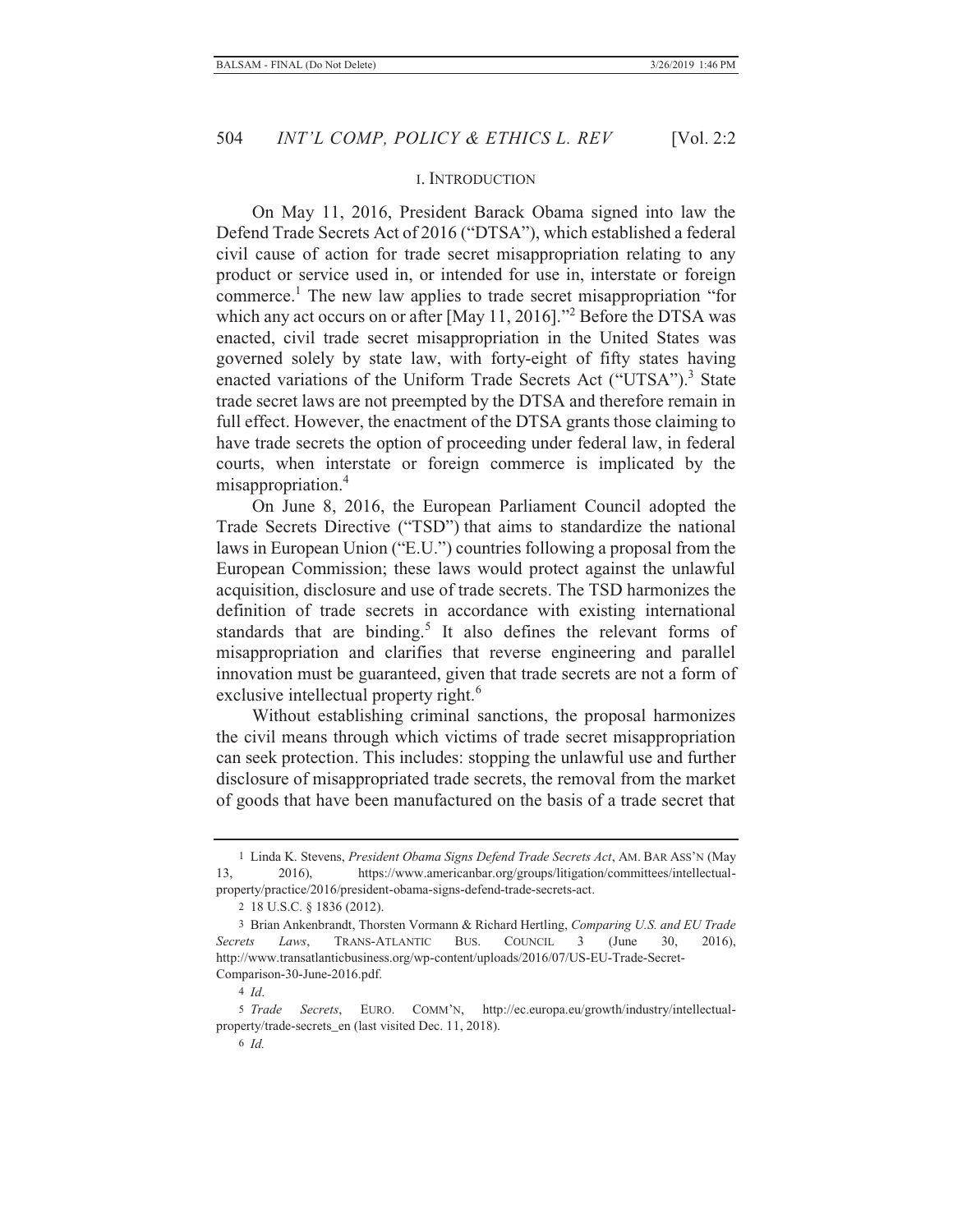have been illegally acquired, and the right to compensation for the damages caused by the unlawful use or disclosure of the misappropriated trade secret.7

With both trade secrets directives having been proposed to their respective governments within a month of each other, one must wonder why, now of all times, the U.S. and the E.U. have decided to initiate these new laws. This Note addresses the possibility that with the increase of international trade coming out of the U.S. and entering Europe, corporations doing business both internationally and domestically prefer trade secrets over patents with regards to intellectual property.

Of the main four types of intellectual property rights (copyright, trademark, trade secrets and patents), $\delta$  only two protect information: trade secrets and patents.<sup>9</sup> Patents offer strong protection with the federal government backing up the company for at least twenty years.<sup>10</sup> They protect information by sharing detailed outlines and information regarding the company's information, in return for a limited monopoly and the guarantee that no other person or company will use that information for their own gain.<sup>11</sup> Trade secrets protect information in a weaker manner than a patent, but they avoid disclosure and have no expiration date to them.<sup>12</sup> Additionally, trade secrets cost nothing to obtain, which is a significant advantage over patents, which can cost upwards of thousands, if not hundreds of thousands, of dollars to obtain.<sup>13</sup>

## II. OPTION OF A PATENT OR A TRADE SECRET

As stated above, the only intellectual property rights that protect information are patents and trade secrets.<sup>14</sup> Both of these safeguard useful and innovative inventions. A patent is an intellectual property right issued to the inventor by the federal government that confers to them a twenty year right that excludes others from using, making or selling their invention, so long as the inventor provides an extremely detailed description of their invention that is available on a publicly written

<sup>7</sup> *Id*.

<sup>8</sup> *Trade Secret Policy*, U.S. PAT. & TRADEMARK OFF. (Dec. 5, 2017), https://www.uspto.gov/patents-getting-started/international-protection/trade-secret-policy.

<sup>9</sup> R. Mark Halligan, *Trade Secrets v. Patents: The New Calculus*, LANDSLIDE, July–Aug. 2010, at 1.

<sup>10</sup> Andrew A. Schwartz, *The Corporate Preference for Trade Secret*, 74 OHIO ST. L.J. 623, 624 (2013) [hereinafter Schwartz, *The Corporate Preference for Trade Secret*].

<sup>11</sup> *See* Halligan, *supra* note 9.

<sup>12</sup> *See* Schwartz, *The Corporate Preference for Trade Secret*, *supra* note 10.

<sup>13</sup> *Id*.

<sup>14</sup> *See* Halligan, *supra* note 9.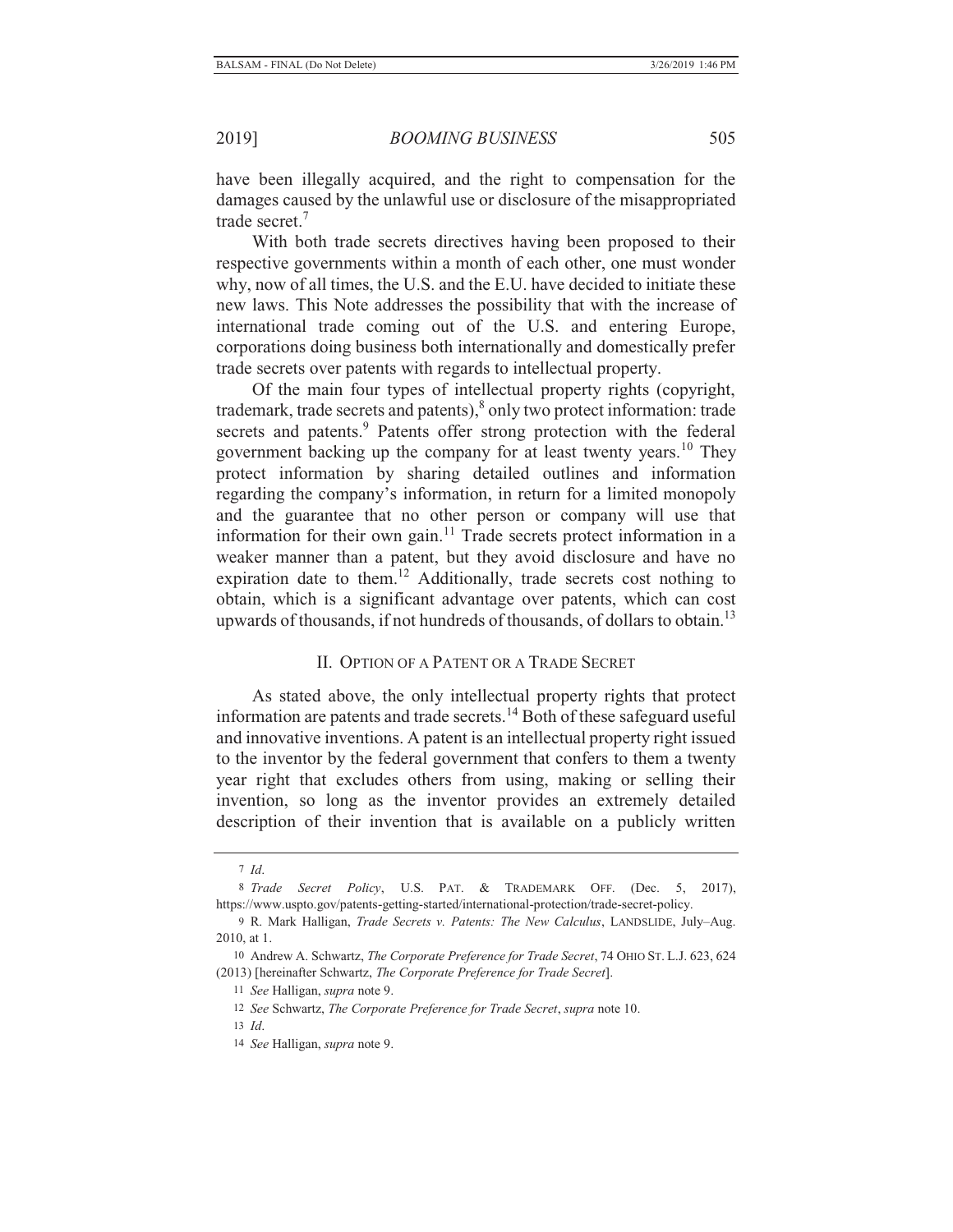document.<sup>15</sup> On the other hand, a trade secret is an intellectual property right that is recognized under state law for information that is considered valuable and is kept hidden from public record and from competitors.<sup>16</sup> "Trade secret" is defined by the UTSA as:

information, including a formula, pattern, compilation, program, device, method, technique, or process, that:

- Derives independent economic value, actual or potential, from not being generally known to, and not being readily ascertainable by proper means by, other persons who can obtain economic value from its disclosure or use; and

- Is the subject of efforts that are reasonable under the circumstances to maintain its secrecy. $17$ 

Both patents and trade secrets offer legal protection for new inventions, but each offers such protection in differing ways with benefits and disadvantages to each.

#### *A. Patents vs. Trade Secrets*

A patent grants the holder the exclusive right to exclude others from copying, creating, using and selling the patented innovation for the duration of the patent.<sup>18</sup> In order to have something patented, it must be of patentable matter, have non-obviousness, be of use, novel and have enablement.<sup>19</sup> If a person or company is found to have infringed on the right of the patent holder, a court can award damages to the patent holder in a manner adequate to the infringement, sometimes up to three times the amount found or assessed.<sup>20</sup>

In order to obtain a patent, an application must be submitted to the U.S. Patent and Trademark Office, where the application is evaluated by an examiner to make sure it not only meets the restrictions, but that it is clear and concise in its description so that not only the examiner would

<sup>15</sup> Andrew A. Schwartz, *The Patent Office Meets the Poison Pill: Why Legal Methods Cannot Be Patented*, 20 HARV. J. L. & TECH. 333, 336–37 (2007) [hereinafter Schwartz, *The Patent Office Meets the Poison Pill*].

<sup>16</sup> Halligan, *supra* note 9.

<sup>17</sup> *Trade Secret*, CORNELL U. LEGAL INFO. INST., https://www.law.cornell.edu/wex/trade\_secret (last visited Jan. 4, 2019) [hereinafter *Trade Secret*].

<sup>18</sup> *Patent*, CORNELL U. LEGAL INFO. INST., https://www.law.cornell.edu/wex/patent (last visited Jan. 4, 2019) [hereinafter *Patent*].

<sup>19</sup> *Id*.

<sup>20</sup> 35 U.S.C. § 284 (2012).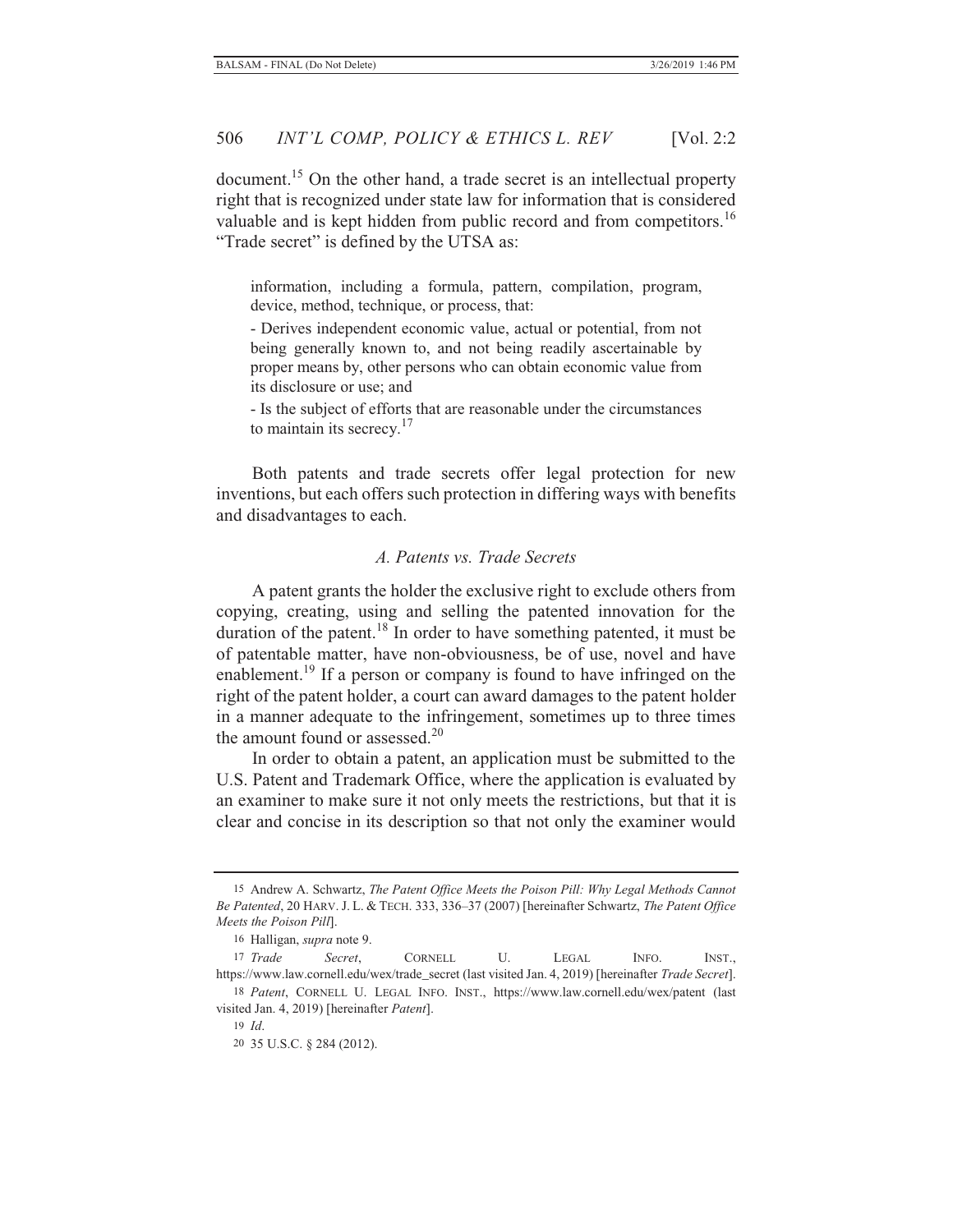understand it, but those knowledgeable in the area concerning the type of patent would understand it.<sup>21</sup>

Article I of the U.S. Constitution states that Congress shall have the right to "promote the Progress of Science and useful Arts, by securing for limited Times to Authors and Inventors, the exclusive Right to their respective Writings and Discoveries."22 This constitutional right creates a federal fixed term of twenty years for inventors to have a monopoly over their patents starting from the day the patent is filed.<sup>23</sup>

There are two main policy goals behind granting patents to their inventors. The first, as stated in Article I, is to promote and further the breakthroughs in science and technology by offering exclusivity over it with the federal protected twenty-year term.<sup>24</sup> Without such a reward, it has been argued that innovation will decrease dramatically, or not be productive at all.<sup>25</sup> The secondary goal of the federal patent system is to increase the knowledge and power of others.<sup>26</sup> Everything that is in creation now was built from something that had previously existed. If inventors do not share their knowledge and their inventions, then it would be a slower process to reach the same level of innovation that we have with the current patent system. With this system and the reward of the monopoly offered to the mind behind the invention, inventors are more likely to come forward and make their knowledge public, so even if others cannot steal or use the inventors work for their own use for twenty years, other minds can possibly start attempting to further build upon the current invention.<sup>27</sup>

The types of intellectual property that can be protected by a trade secret are virtually unlimited and include subjects that can even be patented.28 These can range from lists and consumer feedback to industrial inventions. There is no formal application one must fill out in order to protect their trade secret. However, just as with the patent, there

<sup>21</sup> *General Information Concerning Patents*, U.S. PAT. & TRADEMARK OFF. (Oct. 2015), https://www.uspto.gov/patents-getting-started/general-information-concerning-patents [hereinafter *General Information Concerning Patents*].

<sup>22</sup> U.S. CONST. art. I, § 8, cl. 8.

<sup>23</sup> *See General Information Concerning Patents, supra* note 21.

<sup>24</sup> Mark A. Lemley, *An Empirical Study of the Twenty-Year Patent Term*, 22 AIPLA Q.J. 369, 372-76 (1994).

<sup>25</sup> Schwartz, *The Patent Office Meets the Poison Pill*, *supra* note 15, at 339.

<sup>26</sup> *Id*.

<sup>27</sup> *Trade Secret*, *supra* note 17.

<sup>28</sup> Schwartz, *The Patent Office Meets the Poison Pill*, *supra* note 15, at 339.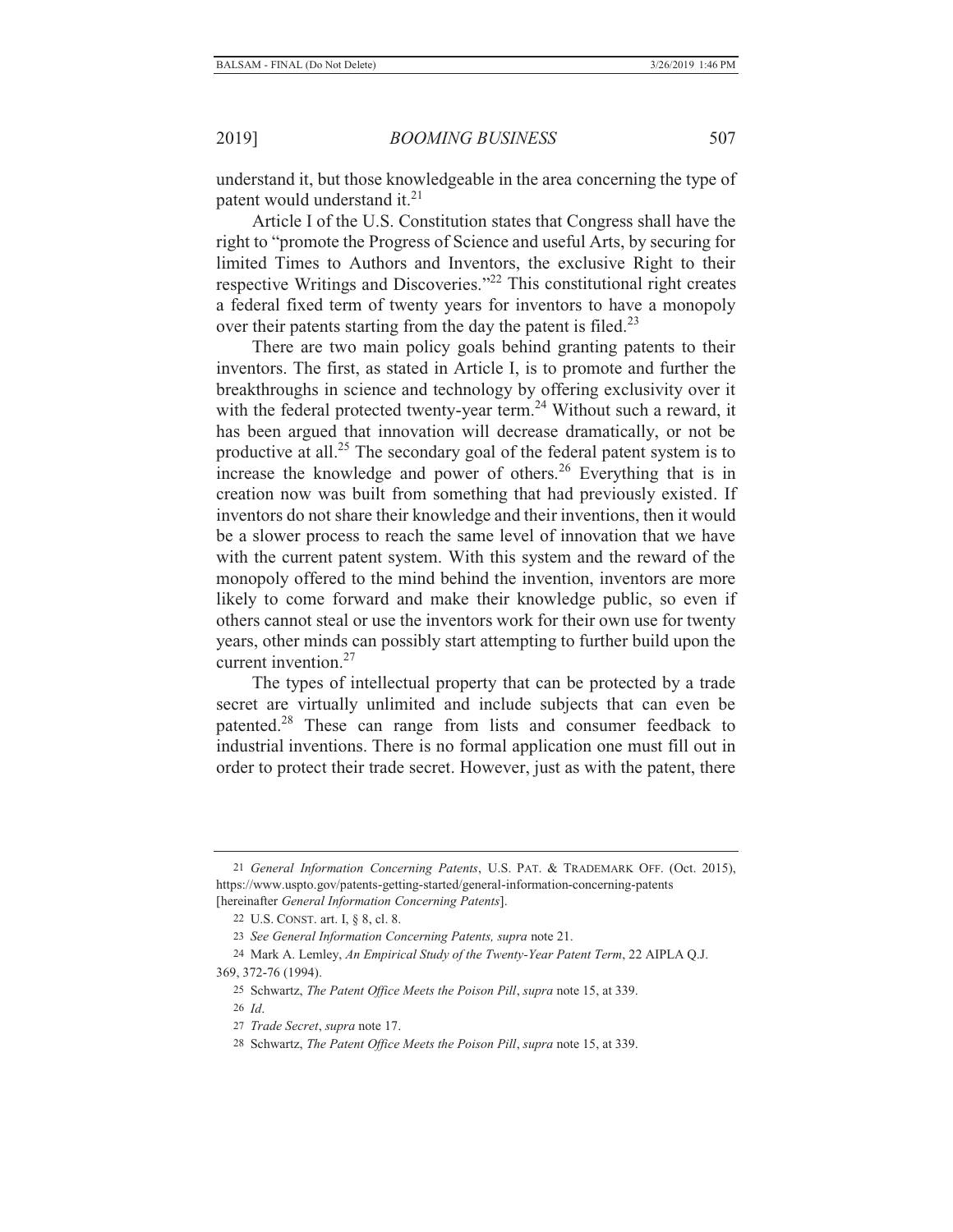are certain requirements that must be fulfilled in order for their trade secret to qualify as such.<sup>29</sup>

There are three essential elements to a trade secret claim asserted in a court of law. The first is that the subject matter involved must qualify for the type of protection offered to trade secrets, that information must be the information seeking trade secret protection, and the information cannot be known to the general public.<sup>30</sup> Secondly, the person or entity that holds the information constituting a trade secret must provide irrefutable evidence that reasonable precautions were taken to prevent this secret information from being disclosed or known by those outside of the entity.<sup>31</sup> The final element is that if another person or entity use[s] or obtain[s] the trade secret, the original holder must prove that the information was obtained wrongfully, and that the information was misappropriated by the opposing entity.<sup>32</sup>

There have been many cases where the meanings of the terms "reasonable precautions" and "wrongfully obtained" were in dispute, where the meaning of "reasonable precautions" appears to be the most frequently litigated issue of the two. What constitutes "reasonable precautions" varies from case to case, but generally, non-disclosure agreements, password protected documents, encryption created by the entity and keeping the trade secret on a "need to know" basis are accepted, appropriate measures.<sup>33</sup>

If a trade secret is obtained wrongfully or by "improper means," despite the precautions set forth to protect it, the state's trade secret laws will come into effect to assist the original holder in order to enjoin the misappropriating party from selling or disclosing the secret, or using it for themselves. $34$  "Improper means" include actions such as theft, breach of contract, bribery, espionage and other such wrongful or illegal behavior.35

In addition to the state trade secret law as one of the main line of defense against misappropriation of a trade secret, the federal government may get involved if the wrongfully obtained trade secret is used to benefit a foreign government or foreign agency.<sup>36</sup> In such a situation, the

31 *Id*.

32 *Id*.

35 *Trade Secret*, *supra*, note 17.

<sup>29</sup> *Trade Secret*, *supra* note 17.

<sup>30</sup> *Id*.

<sup>33</sup> DARIN W. SNYDER & DAVID S. ALMELING, KEEPING SECRETS: A PRACTICAL INTRODUCTION TO TRADE SECRET LAW AND STRATEGY 10-11 (2012).

<sup>34</sup> *See* RESTATEMENT (FIRST) OF TORTS § 757 (AM. LAW INST. 1939).

<sup>36</sup> 18 U.S.C. § 1831(a) (2012).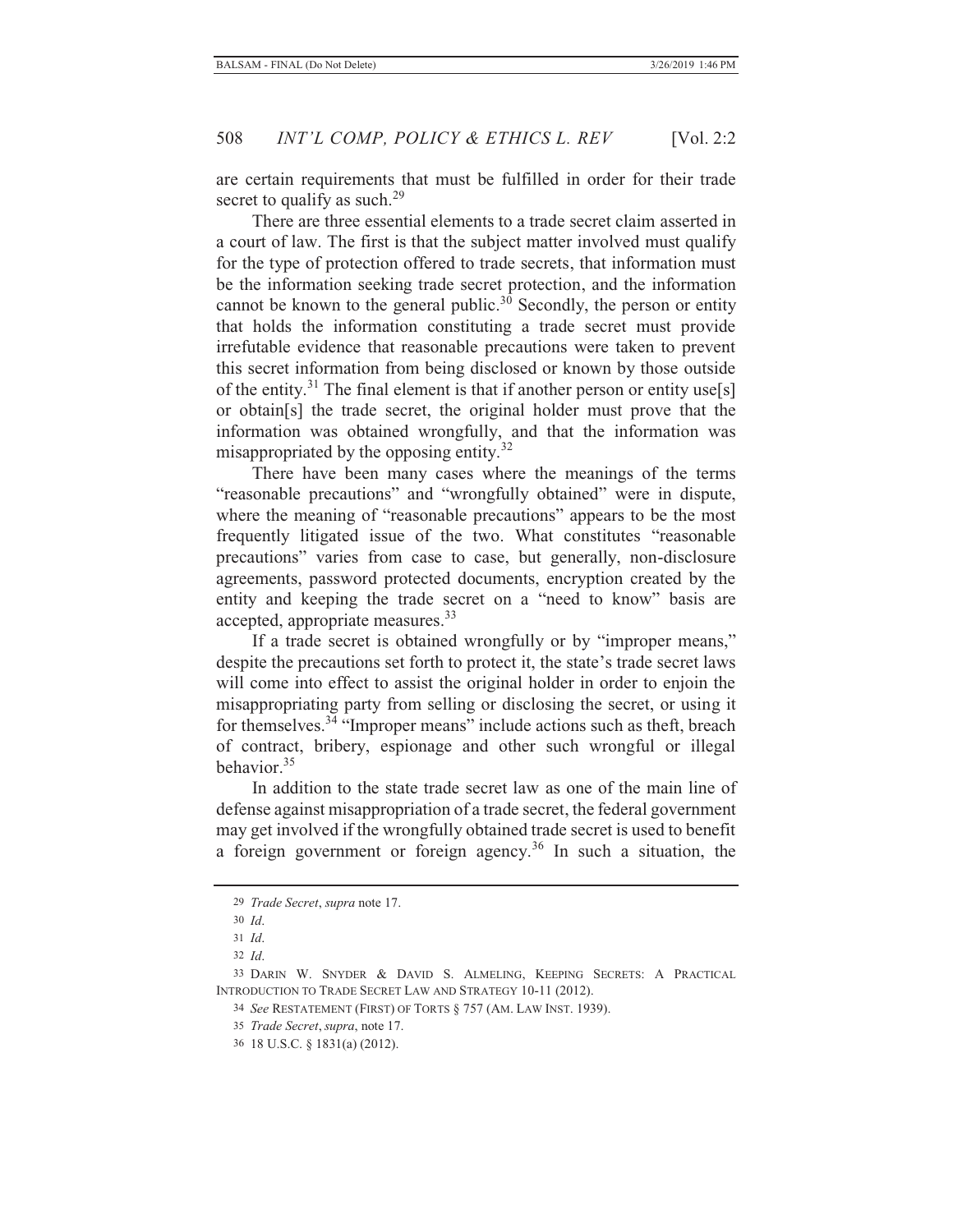government can bring an action against the alleged person or entity who stole the trade secret pursuant to the Economic Espionage Act of 1996.<sup>37</sup>

Despite the federal and state protection of trade secrets against those who wrongfully obtain them, there is no legal protection against someone that obtains the trade secret fairly and legally.<sup>38</sup> This may be done by reverse engineering a product; if the final production is publicly available and there are no stipulations about inspecting the product, then a trade secret about the design and structure of the product is available to the public to use for their own gain.<sup>39</sup> Once a trade secret has been released, there is no way for it to be retracted, and it is no longer a secret. $40$ 

Of course, if the secret is kept, then trade secret law offers protection in perpetuity, as previously stated, with state and federal trade secret laws.41 Instead of a patent, which is has legal protection for a predetermined term, a trade secret does not have an end date as to when the protection is lifted.42 So long as the information constituting a trade secret is not revealed and kept a secret, it has perpetual protection.<sup>43</sup> In conclusion, if a trade secret is kept by the entity or person who created it and it is not discovered honestly and legally by others, then the trade secret holder will have a "legal monopoly" over it forever.<sup>44</sup>

Unlike patent law, trade secrets have no obligation to be disclosed to the public.45 Due to this, trade secret law does not encourage public dissemination of knowledge like the way patent law does. Even though it might be beneficial to the entity and the public if that information were shared, keeping the information to oneself is beneficial in its own way.

Unlike patents, which must fulfill all five policy purposes as previously mentioned, to be considered to receive patent certification, trade secrets do not need to.46 They only need to fulfill one: the first policy of patent law, which is the encouragement of innovation.47 Since trade secret protection offers perpetual protection, if the secret is kept, the

- 45 Kewanee Oil Co. v. Bicron Corp., 416 U.S. 470, 490 (1974).
- 46 *See Patent*, *supra* note 18.
- 47 *Kewanee Oil Co.*, 416 U.S. at 481.

<sup>37</sup> *Id.* § 1832.

<sup>38</sup> *See* RESTATEMENT (FIRST) OF TORTS § 757.

<sup>39</sup> *Id.*

<sup>40</sup> FMC Corp. v. Taiwan Tainan Giant Indus. Co., 730 F.2d 61, 63 (2d Cir. 1984) ("A trade secret once lost is, of course, lost forever.").

<sup>41</sup> *See* RESTATEMENT (FIRST) OF TORTS § 757.

<sup>42</sup> *See, e.g., Trade Secret, supra* note 17.

<sup>43</sup> United States v. Dubilier Condenser Corp., 289 U.S. 178, 186 (1933) (those who "keep [their] invention secret" may "reap its fruits indefinitely").

<sup>44</sup> Am. Dirigold Corp. v. Dirigold Metals Corp., 125 F.2d 446 (6th Cir. 1942) (noting that trade secret protection offers a **"**perpetual monopoly**"**).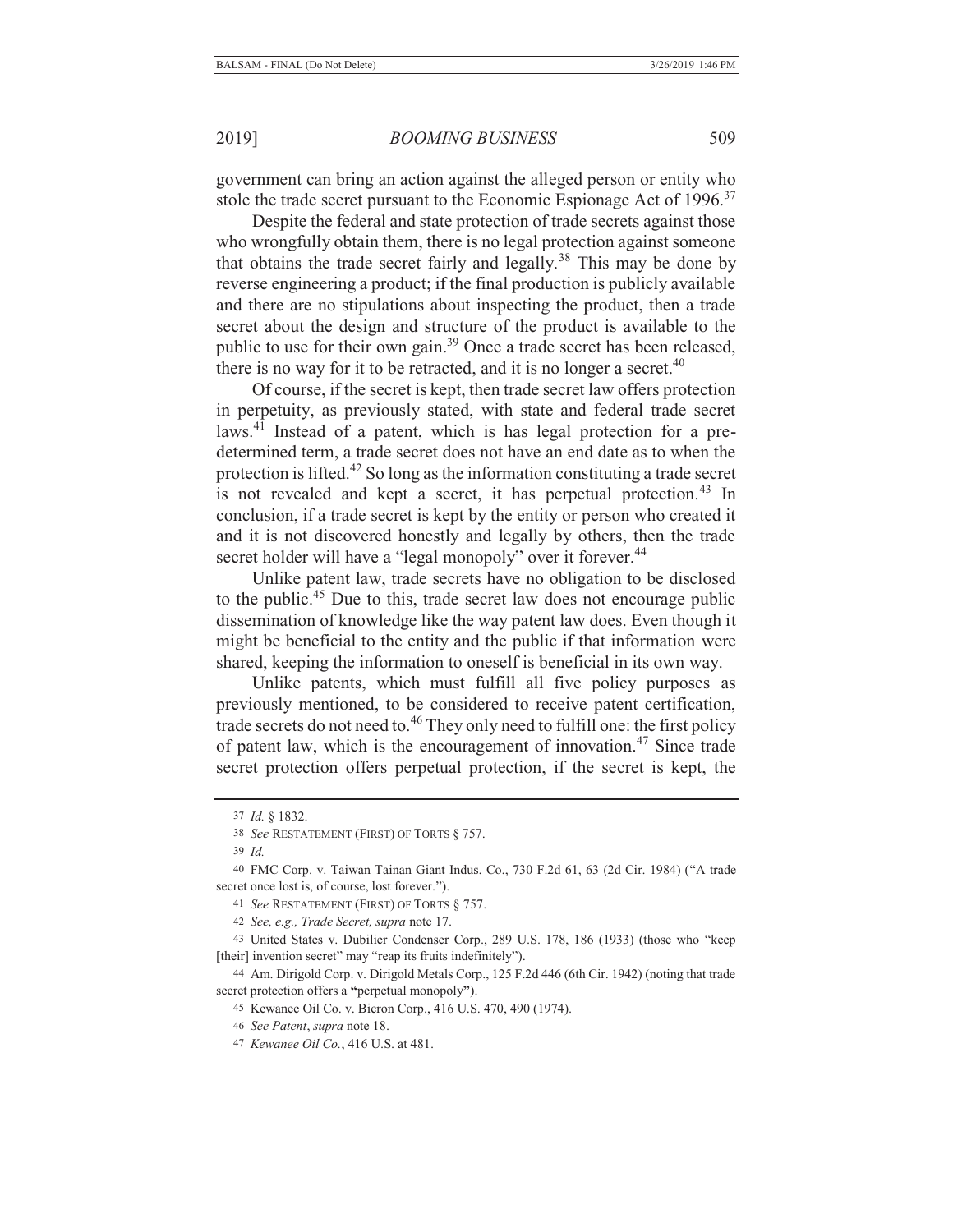holder or entity who has the trade secret stands to make a considerable amount of money if the trade secret is successful and is geared for public consumption.48 The possibility of having a legal monopoly over something that could potentially generate a great deal of income gives an incentive to inventors and designers to conceptualize and create a highquality invention. This seems to fall along the lines of the first of the policies that underline patent law: encouragement of innovation.<sup>49</sup>

## *B. Patents and Trade Secrets Both Serve Public and Private Interests*

Patents and trade secrets, although separate in their fundamental components, both serve the public interest in their respective ways. However, proponents for both have come up with a myriad of ways as to why the other is worse for business and society. Issues that can arise when one tries to obtain a patent include: patent thickets, patent trolls, and tying up a potential patent.<sup>50</sup> Those who oppose trade secrets claim that since they are not disclosed to the public, they create an impression of deceit and clandestine information. $5<sup>1</sup>$  These are subjective opinions; this Note has discussed both the benefits and dilemmas caused by patents and trade secrets in length and the conclusion is that public interest can either be served or disserved by either form of intellectual property.

Critics of trade secrets have stated the public is served better with patents, as information about that invention are disclosed, despite the twenty-year limit on the monopoly, and then it is made public property. On the other hand, trade secrets can be kept a secret, concealing innovative advancements for what could possibly be forever.<sup>52</sup> By concealing a trade secret, it can be argued that that hinders any improvement or innovation that could be done to the invention to enhance it and create a more superior machine.

Indeed, in 1974 in *Kewanee Oil Co. v. Bicron Corp.*, the Supreme Court was asked to hold that federal patent laws preempted state trade secret laws based on the idea that trade secret's perpetuity and undisclosed information directly "conflicts with the Patent Laws, which have as a purpose the objective of obtaining public disclosure after a

<sup>48</sup> *Id.*

<sup>49</sup> *See Patent*, *supra* note 18.

<sup>50</sup> ADAM B. JAFFE AND JOSH LERNER, INNOVATION AND ITS DISCONTENTS: HOW OUR BROKEN PATENT SYSTEM IS ENDANGERING INNOVATION AND PROGRESS, AND WHAT TO DO ABOUT IT 56-77 (3rd ed. 2007).

<sup>51</sup> Halligan, *supra* note 9, at 2.

<sup>52</sup> J. Jonas Anderson, *Secret Inventions*, 26 BERKELEY TECH. L.J. 917, 924 (2011).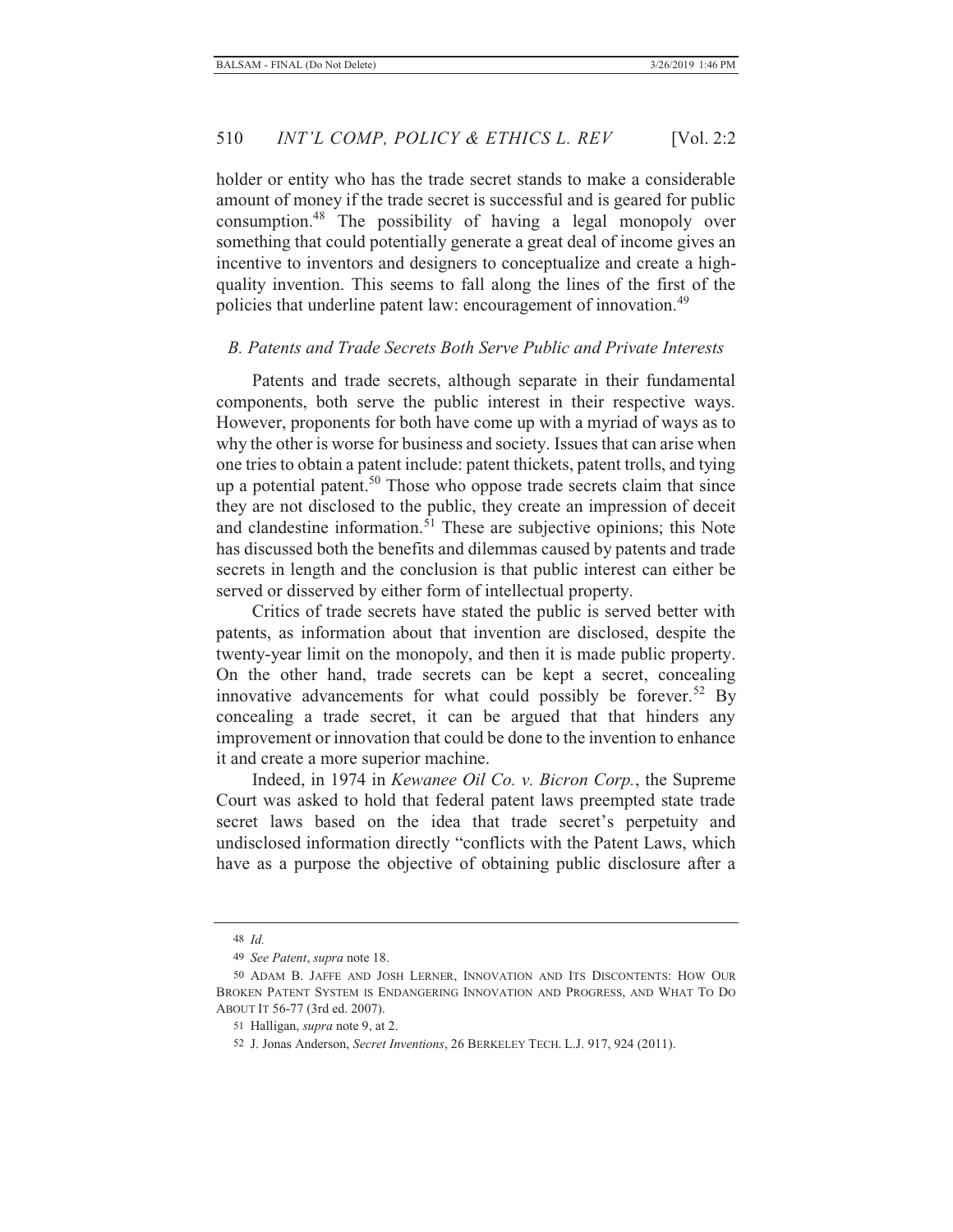limited period of time."53 The Court ultimately held that "the extension of trade secret protection to clearly patentable inventions does not conflict with the patent policy of disclosure," thus emphasizing that trade secrets and patent laws can both exist, with neither superseding the other.<sup>54</sup> Despite this result, scholars and courts have continuously purported that patents are more preferable than trade secrets when it comes to the issue of public policy and what is in the best interest for the public.<sup>55</sup>

That being said, there has been an increasing amount of literature that states that patent law is not the preferred intellectual property route; many claim that trade secrets also advance public interest.<sup>56</sup> For instance, the nondisclosure of trade secrets to the public does not hinder them as much as one would think; by concealing information and having a legal monopoly over it, holder's encourage the innovative to continue to innovate and invent and not only discover the trade secret, but build from it and make it better.<sup>57</sup> Trade secrecy gives the creator of that information the right to restrict others from using it, but it also restricts them from deriving supra-competitive profits from it.<sup>58</sup>

Steering away from public policy and public benefits, trade secrets also give the inventor a personal incentive to keep the information a trade secret. This is just like how the trade secret has perpetuity, as does the cash flow and income that come from consumption of that information, or product the trade secret is protecting.<sup>59</sup> Additionally, while trade secrets cannot be disclosed to the public, trade secrets can be shared among business partners, the board of directors of an entity, and trusted employees, all of whom could fine-tune the trade secret; they also have more of an incentive to keep the information a secret because if it becomes available for public consumption, then they stand to lose substantial financial intake. $60$ 

- 58 Anderson, *supra* note 52, at 937.
- 59 *Id.* at 960.
- 60 Lemley, *supra* note 24, at 960.

<sup>53</sup> *Kewanee Oil Co.*, 416 U.S. at 485.

<sup>54</sup> *Id*. at 491.

<sup>55</sup> Anderson, *supra* note 52, at 919.

<sup>56</sup> *Id.* at 961.

<sup>57</sup> *Kewanee Oil Co.*, 416 U.S. at 485 ("trade secrecy, like patents, is another form of incentive to innovation").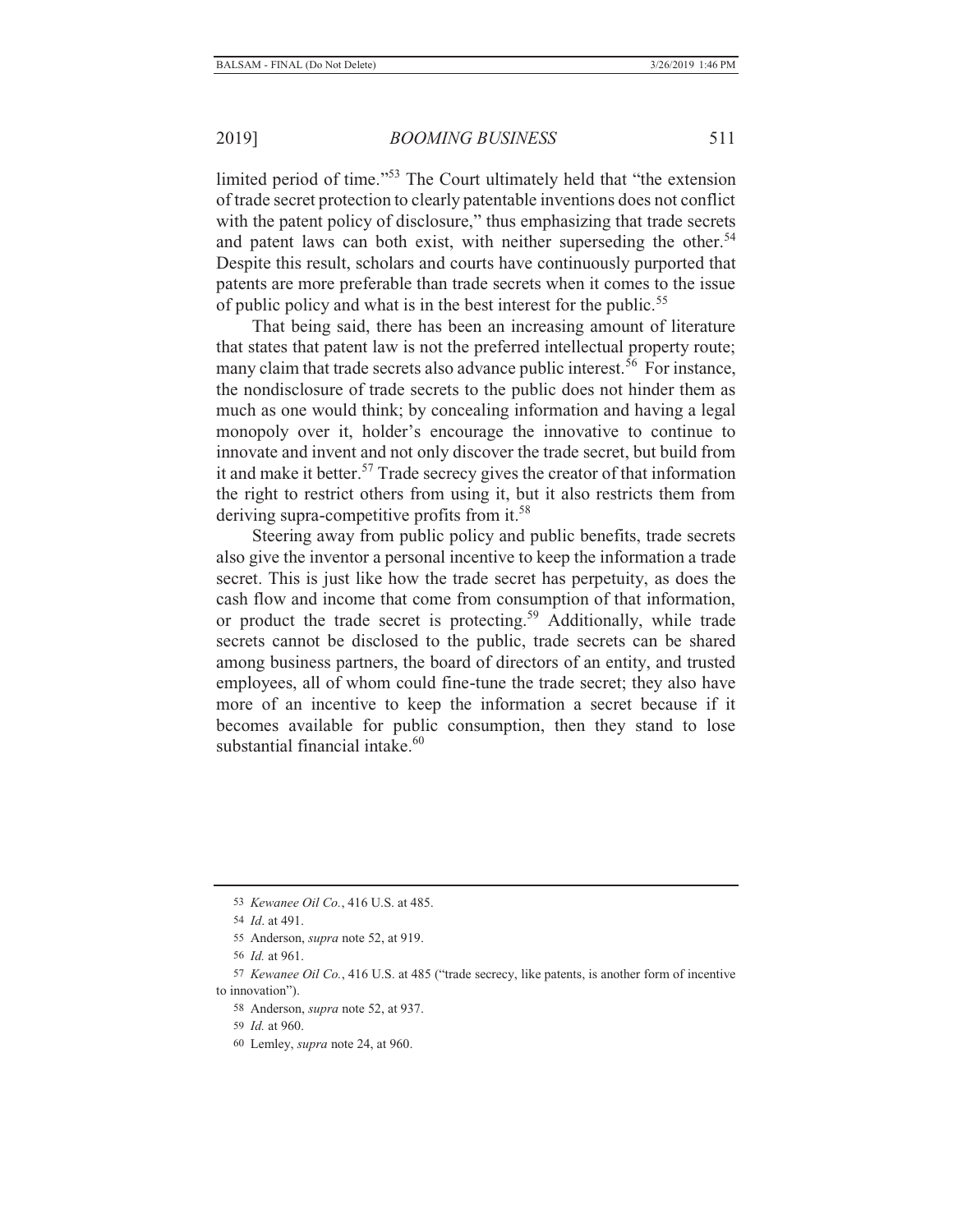## III. THE EUROPEAN UNION AND THE UNITED STATES' RECENT TRADE SECRETS DIRECTIVE IMPLEMENTATIONS

#### *A. The European Union*

The E.U. is a collective group of twenty-eight countries operating as a collaborative political and economic block. $6\overline{1}$  After the devastation of World War II, a desire grew amongst many European political entities since the war had decimated much of the economy and physical land in Europe.<sup>62</sup> In 1950, the European Coal and Steel Community ("ECSC") was founded, consisting of only six members: Belgium, France, Germany, Italy, Luxembourg and the Netherlands.<sup>63</sup> Under the Treaty of Rome in 1957, the ECSC became the European Community ("EC"); the focus of the newly-founded EC was a common agricultural policy as well as the elimination of customs barriers.<sup>64</sup> From 1958 until as recently as 2013, many other European countries have joined the EC, which became the E.U. in  $2004<sup>65</sup>$  The countries that joined the initial six countries include: Denmark, Ireland, the United Kingdom, Greece, Portugal, Spain, Austria, Finland, Sweden, Cyprus, the Czech Republic, Estonia, Hungary, Latvia, Lithuania, Malta, Poland, Slovakia, Slovenia, Bulgaria, Romania and Croatia.66

Some of the goals of the E.U. are to:

offer freedom, security and justice without internal borders, have sustainable development based on balanced economic growth and price stability, a highly competitive market economy with full employment and social progress, enhance economic, social and territorial cohesion and solidarity among member countries and environmental protection, and promote scientific and technological progress.67

For the purpose of this Note, we will only be focusing on these goals and how they relate to our analysis.

<sup>61</sup> *European Union*, INVESTOPEDIA (Jan. 15, 2019), https://www.investopedia.com/terms/e/europeanunion.asp.

<sup>62</sup> *Id*.

<sup>63</sup> *Id*.

<sup>64</sup> *Id*.

<sup>65</sup> *About the E.U.: Countries*, EUROPEAN UNION, https://europa.eu/european-union/abouteu/countries\_en (last updated Dec. 7, 2018).

<sup>66</sup> *Id*.

<sup>67</sup> *Goals and Values of the EU*, EUROPEAN UNION, https://europa.eu/european-union/abouteu/eu-in-brief\_en (last updated July 4, 2018).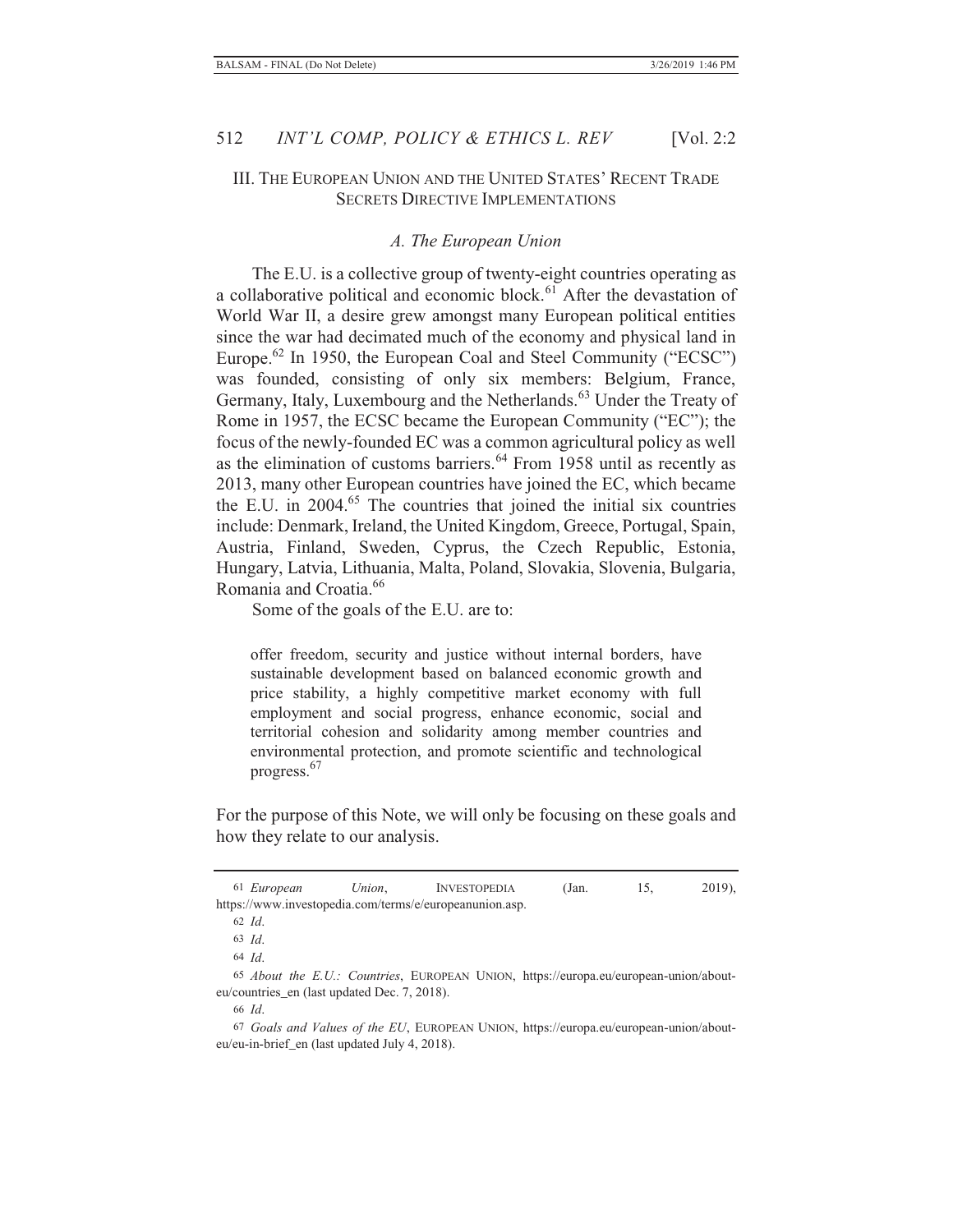The E.U.'s main sources of income include contributions from member countries from taxes, import duties on products from outside the E.U. and fines imposed when businesses fail to comply with E.U. rules.<sup>68</sup> The budget the E.U. has for its member countries is decided several years before it is enacted, including the size of the budget and how it is to be allocated.69 The E.U. budget also helps support economic growth and job creation.70 Under the Cohesion Policy, the budget funds investment to help bridge economic gaps between E.U. countries and regions.<sup>71</sup> The Cohesion Policy of the E.U., sometimes referred to as the Regional Policy, is a policy with the purpose of improving the economic well-being of areas in the E.U. and also to avoid regional disparities.<sup>72</sup> Over one third of the E.U.'s budget is deferred to this policy, which aims to remove economic, social and territorial disparities across the E.U.; additionally, it assists in restructuring declining industrial areas.73 In doing so, E.U. regional policy is geared towards making regions more competitive, fostering economic growth, and creating new jobs.

#### 1. The European Union Trade Secrets Directive

Despite collaborating in terms of economic and social growth and joint progress in innovation, there some areas of the law across different countries, that have disparities, and vague definitions of policies. One of those areas is intellectual property law, specifically trade secrets. Less than half of E.U. member states have an explicit and definite legal definition that explains what a trade secret is.<sup>74</sup> "It's no surprise, therefore, that the ways in which trade secrets are defined and treated varies considerably between the E.U.'s member states."75 For example, in Denmark, trade secrets have a clear statutory definition and have legal means of protection.76 However, in the U.K., definitions and ways of

<sup>68</sup> *How is the EU Funded?,* EUROPEAN UNION, https://europa.eu/european-union/abouteu/money/revenue-income\_en (last updated Nov. 28, 2018).

<sup>69</sup> *Id*.

<sup>70</sup> *Id*.

<sup>71</sup> *Id*.

<sup>72</sup> *Regional Policy,* EUROPEAN UNION, https://europa.eu/european-union/topics/regionalpolicy\_en (last updated Jan. 16, 2019).

<sup>73</sup> *Id*.

<sup>74</sup> James Froud & David Samuels, *Trade Secrets Directive: Its Effect and the Impact of Brexit*, IP WATCHDOG (Jan. 19, 2017), http://www.ipwatchdog.com/2017/01/19/trade-secrets-directiveeffect-impact-brexit/id=76685.

<sup>75</sup> *Id*.

<sup>76</sup> Jørgen Kjergaard Madsen, *Doing Business in Denmark*, THOMSON REUTERS UK: PRACTICAL LAW (Feb. 1, 2015), https://uk.practicallaw.thomsonreuters.com/8-501-0226.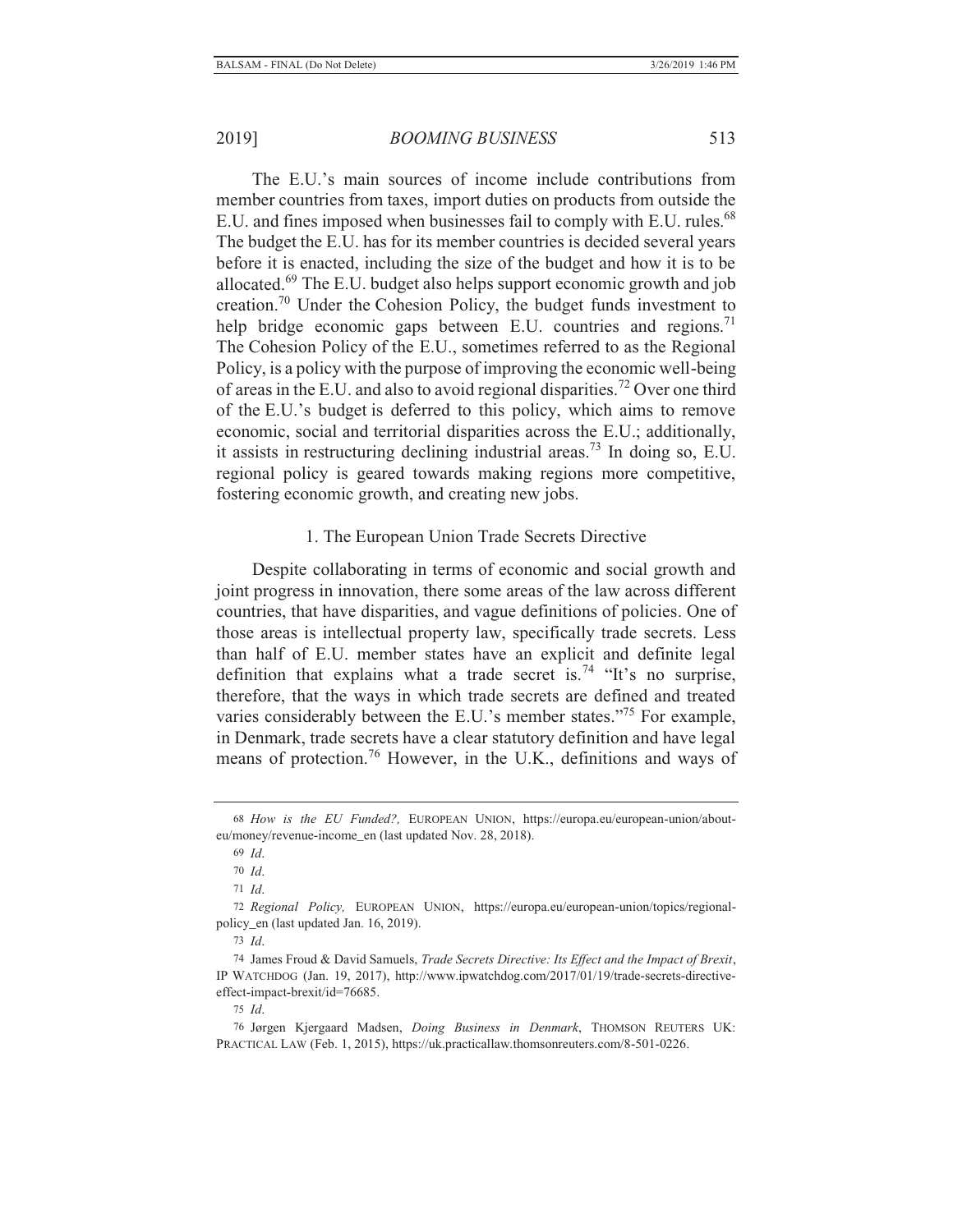protecting trade secrets have evolved from case law; no Parliament decisions have been made to clearly define trade secrets, meaning further development and evolution of trade secrets law in the U.K. is likely.<sup>77</sup> At the very end of the spectrum, Belgium does not have any case law or statutes explaining what a trade secret is, or any sort of legal protection it can garner from the Belgian government.<sup>78</sup>

These inconsistencies in trade secrets have made it increasingly difficult for companies to conduct business in the E.U. If a company cannot guarantee how their information will be protected, if it even will be protected, it is incredibly difficult to strategize and adopt measures to protect secrets and information pertinent to the way their business operates and conducts itself.

Therefore, on June 8, 2016, following a proposal from the European Commission, the European Parliament and Council agreed to adopt a new directive that aims to standardize the national laws in the member countries of the E.U. regarding the use of trade secrets, as well as unlawful acquisition and disclosure.79 This new Trade Secrets Directive ("Directive") will integrate the definition of a trade secret with the existing international standards.<sup>80</sup> The Directive explicitly states a trade secret is such if

(a) it is secret in the sense that it is not . . . generally known among or readily accessible to persons within the circles that normally deal with the kind of information in question;

(b) it has commercial value because it is secret; [and]

(c) it has been subject to reasonable steps under the circumstances, by the person lawfully in control of the information, to keep it secret.<sup>81</sup>

Additionally, the Directive clearly defines the relevant forms of misappropriation as well as clarifies that reverse engineering and parallel innovation will be guaranteed to be investigated if it is believed to have been taken from the original inventor.<sup>82</sup> Since reverse engineering is one of the ways trade secrets can be revealed, and since trade secrets are not

<sup>77</sup> Froud & Samuels, *supra* note 74.

<sup>78</sup> *Id*.

<sup>79</sup> Directive 2016/943, of the European Parliament and of the Council of 8 June 2016 on the Protection of Undisclosed Know-How and Business Information (Trade Secrets) Against Their Unlawful Acquisition, Use and Disclosure, 2016 O.J. (L 157) 1.

<sup>80</sup> EURO. COMM'N, *supra* note 5.

<sup>81</sup> Directive 2016/943, *supra* note 79, at 9.

<sup>82</sup> *Id.* at 4.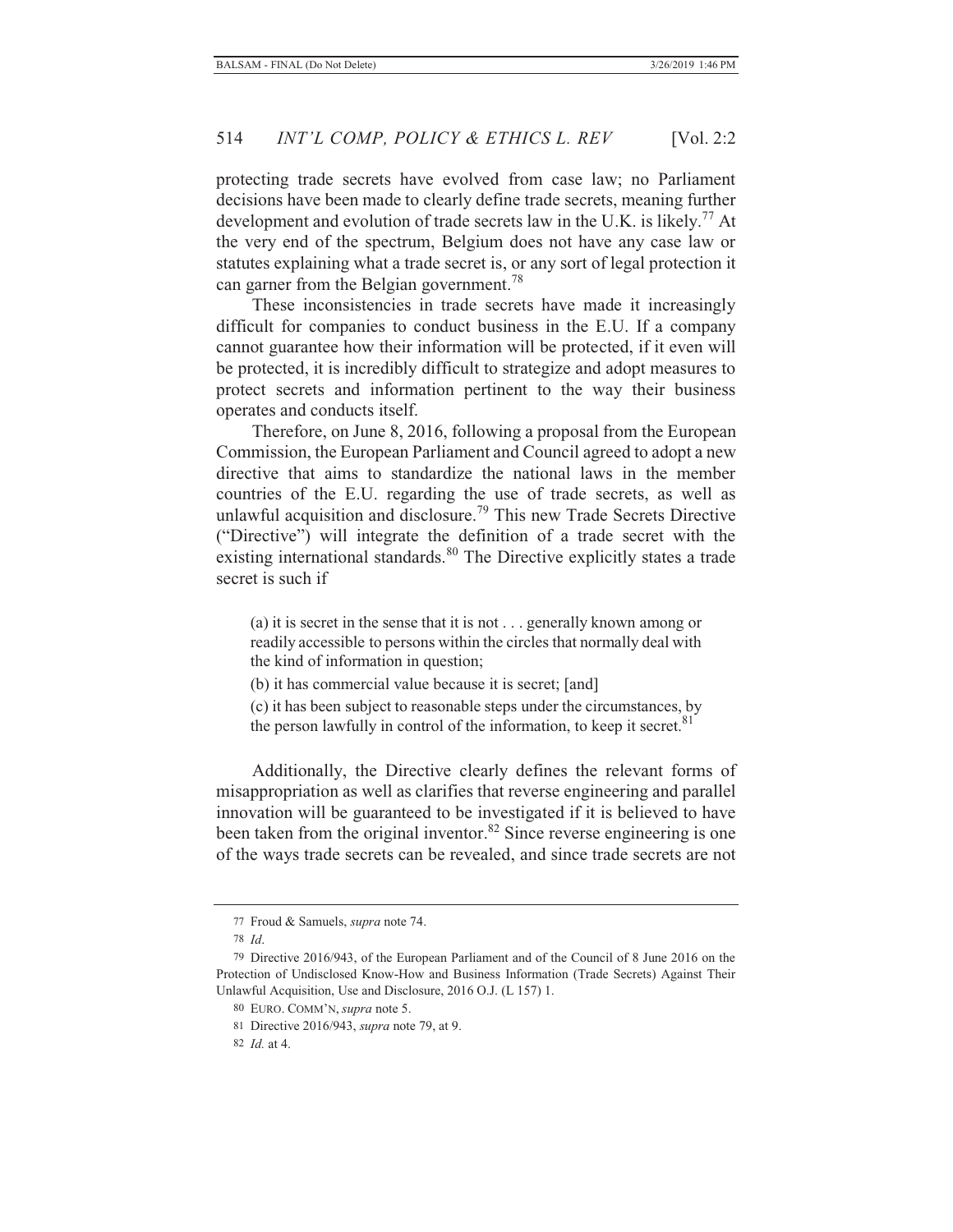an exclusive form of intellectual property, this stipulation is an incredibly important part of the Directive.

The Directive will level the playing field between companies, inventors, researchers and entrepreneurs in the internal market.<sup>83</sup> This gives the E.U. a more balanced and clearer legal framework which will discourage unfair competition and help encourage collaborative innovation, which will in turn lead to the generous sharing of valuable "know-how" knowledge to make the E.U. a stronger and more competitive economic region.<sup>84</sup>

The Directive does not establish any criminal sanctions; therefore, without these sanctions, the proposal will harmonize civil means by which alleged victims of trade secret misappropriation can seek protection and damages.<sup>85</sup> Some ways they can do so and stop the unlawful use and further disclosure of their secrets and information is by removing the market from goods that have been designed and manufactured based on their secret and the right of compensation for damages caused by the unlawful use or disclosure of the misappropriated trade secret.<sup>86</sup>

However, some critics have argued that the TSD was adopted with insufficient safeguards for political rights, claiming it creates "excessive secrecy and information control rights for businesses, getting dangerously close to creating a property right for confidential information where secrecy could become the legal norm and freedom of access, use and publication the exception."87 The "protections" on the confidentiality of trade secrets during legal proceedings (Article  $9)^{88}$  also risk damaging the rights of defense during a court case if interpreted too narrowly by judges.<sup>89</sup>

These dissidents further claim that this makes "defending the safeguards obtained in the text, for journalists, employees, unionists and

<sup>83</sup> *Internal Market*, EUR-LEX, http://eurlex.europa.eu/summary/chapter/internal\_market.html?root\_default=SUM\_1\_CODED%3D24 (last visited Jan. 5, 2019) ("The internal market of the EU is a single market in which free movement of goods, services capital and persons is assured and in which citizens are free to live, work, study and do business.").

<sup>84</sup> EURO. COMM'N, *supra* note 5.

<sup>85</sup> *Id*.

<sup>86</sup> *Id.*; *see generally* Directive 2016/943, *supra* note 79.

<sup>87</sup> Rodolphe Baron & Martin Pigeon, *Adapting the EU Directive on Trade Secrets 'Protection' into National Law*, CORPORATE EUROPE OBSERVATORY 4 (2017), https://corporateeurope.org/sites/default/files/attachments/trade\_secrets\_protection\_directive\_- \_a\_transposition\_briefing.pdf.

<sup>88</sup> Directive 2016/943, *supra* note 79, at 12.

<sup>89</sup> EURO. COMM'N, *supra*, note 5.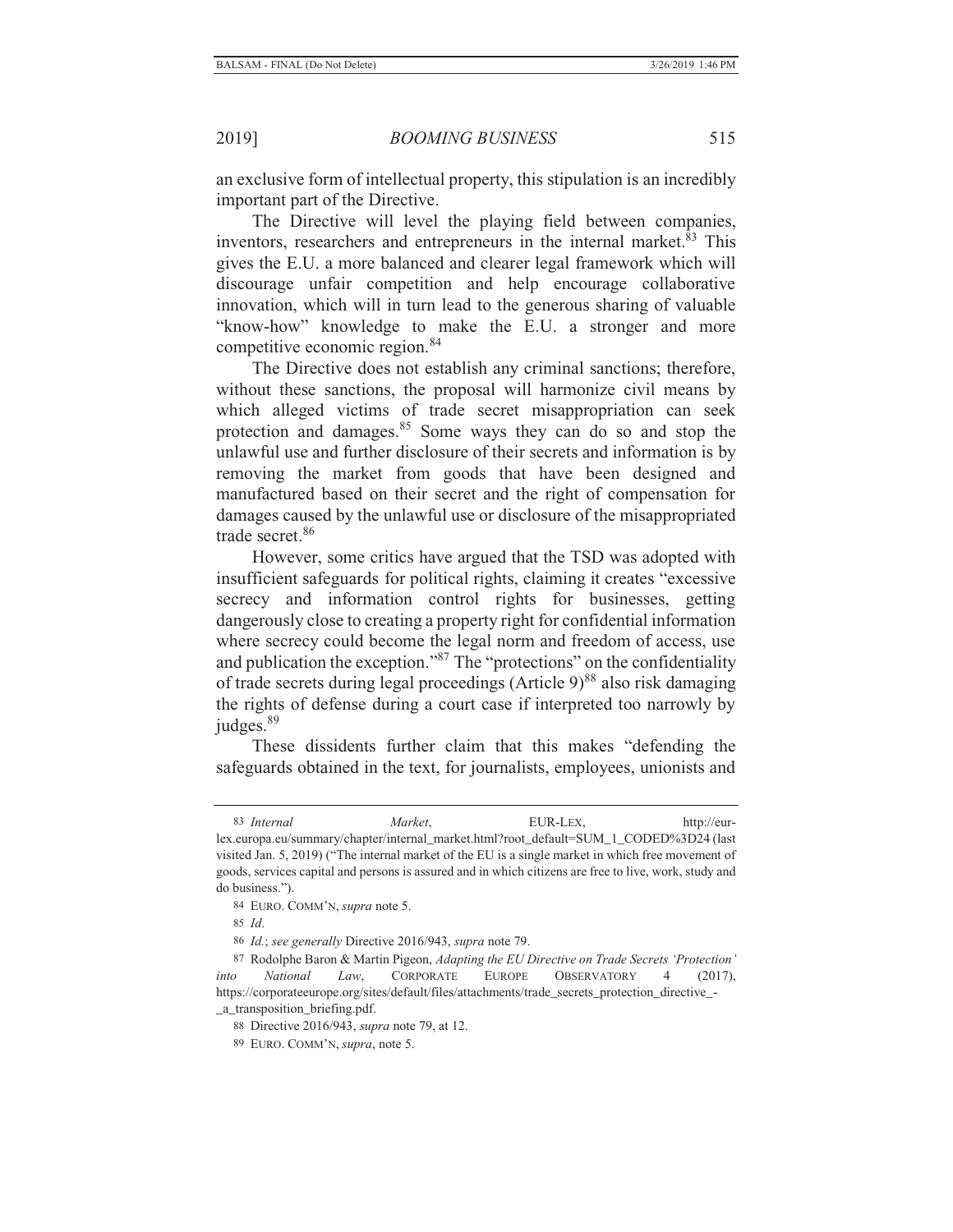whistleblowers in particular, and using existing possibilities of damage control, all the more important. The integrity and translations of Articles 1 (scope), 2 (definitions), 3 (lawful acquisitions), and 5 (exceptions) in particular must be watched with utmost care."<sup>90</sup>

Despite these challenges, by June 9, 2018, all E.U. member countries must bring into force the laws and legislation, as well as administrative provisions, necessary to comply with the Directive.

## *B. The United States Trade Secrets Directive*

On May 11, 2016, President Barack Obama signed into law the first federal civil trade secrets law,<sup>91</sup> the Defend Trade Secrets Act ("DTSA"),  $92$  which is also an amendment to the Economic Espionage Act of 1996.<sup>93</sup> Under the DTSA, trade secrets are granted the same type of federal protection given to other forms of intellectual property, such as patents, trademarks and copyrights.<sup>94</sup>

Although trade secret misappropriation has been long recognized as a federal crime subject to criminal prosecution in a federal court, victims of such misappropriation have lacked a federal civil claim.<sup>95</sup> Now, the DTSA creates a federal civil claim for misappropriation, and victims of trade secrets misappropriation have more extensive and immediate remedies, such as: compensatory damages, punitive damages, injunctive relief and, in certain situations, attorney fees and costs.<sup>96</sup>

Due to the nationwide scope of the DTSA, the power of the federal courts will be with the plaintiffs at all stages of the litigation process: the beginning of the case regarding service of process, discovery, and enforcement, such as nationwide enforcement of judgments and interlocutory injunction orders.<sup>97</sup>

Plaintiffs may bring a DTSA claim in either state or federal court.<sup>98</sup> Furthermore, the DTSA does not preempt existing state law, which allows plaintiffs to have more options regarding what claims they wish to bring and where they choose to bring them.<sup>99</sup>

- 95 *Id.*
- 96 *Id.*
- 97 *Id.*
- 98 *Id.*
- 99 *Id.*

<sup>90</sup> Baron & Pigeon, *supra* note 87, at 4.

<sup>91</sup> Stevens, *supra* note 1.

<sup>92 18</sup> U.S.C. § 1836 (2012).

<sup>93</sup> Stevens, *supra* note 1.

<sup>94</sup> *Id.*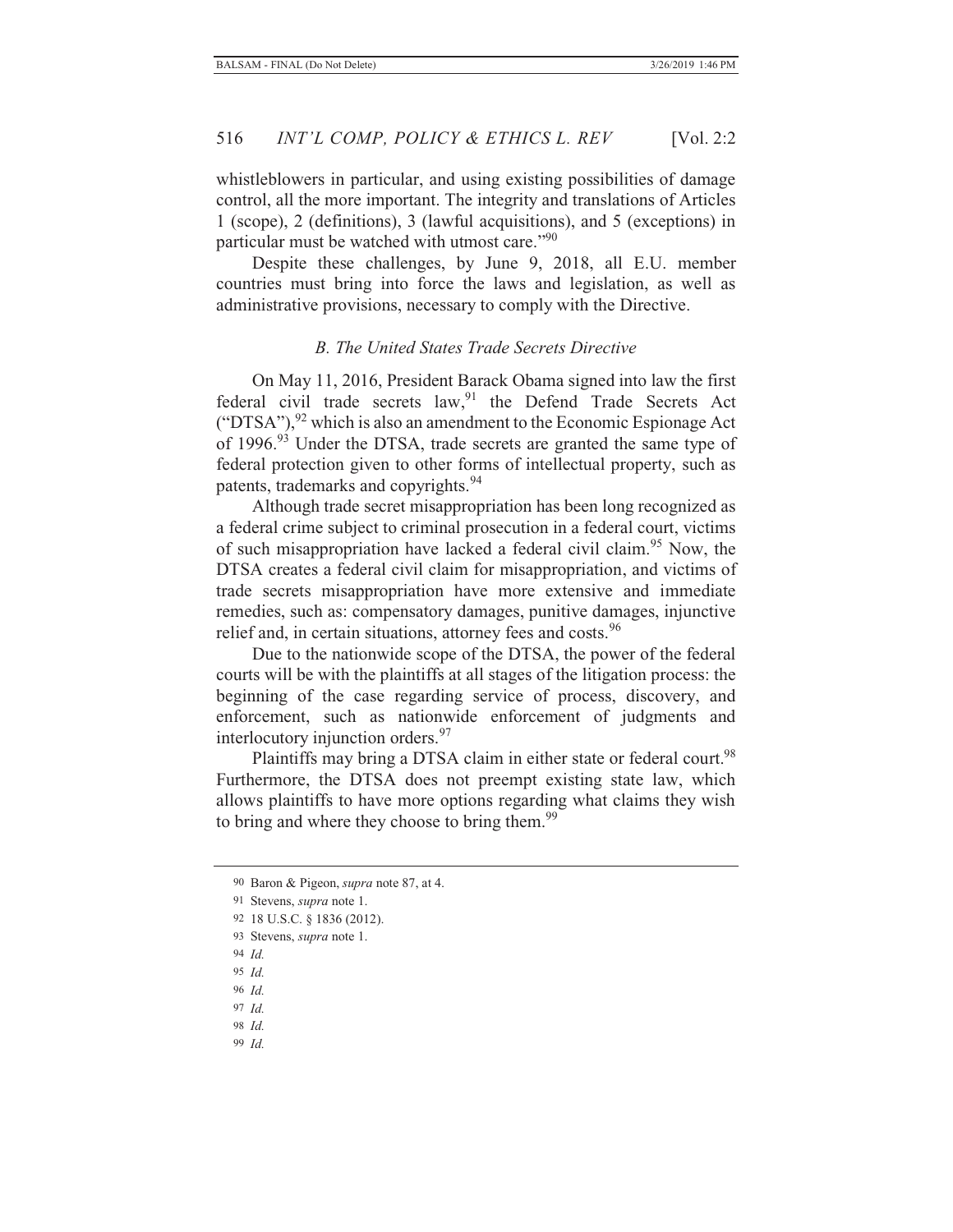That being said, the DTSA does not usurp the UTSA.<sup>100</sup> Most of the DTSA's remedies and definitions have been taken from the UTSA. Since almost all U.S. states have enacted the UTSA, case law interpreting the UTSA is still relevant for DTSA cases, especially if plaintiffs choose to bring their suit in state court. $101$ 

Unlike the UTSA, the DTSA added that the Commerce Clause<sup>102</sup> Trade secrets must be "related to" a product or service in interstate commerce in order for a plaintiff to bring a suit under the DTSA in either state or federal court.<sup>103</sup> The Civil Seizure provision of the DTSA, which allows a plaintiff to petition a court for an order of ex-parte "seizure of property necessary to prevent the propagation or dissemination" of the subject of trade secrets, is similar to the Lanham Act regarding trademark registration and trademark protection,<sup>104</sup> but is more stringent.<sup>105</sup> However, this scenario is limited to extraordinary cases.

## *C. Similarities Between the Trade Secrets Directive and Defense Trade Secrets Act*

Interestingly enough, the DTSA and TSD were implemented in their respective countries within one month of each other almost to the day. The DTSA was enacted on May 11, 2016 and the TSD was adopted on June 8, 2016.<sup>106</sup> Given the timing, one should take note of similarities between both of these legislations.

The U.S.'s DTSA and E.U.'s TSD define "trade secret" using extremely similar language, as noted in the chart below (bolding,

<sup>100</sup> *Trade Secret*, *supra* note 17 ("The Uniform Trade Secrets Act (UTSA) was published by the Uniform Law Commission (ULC) in 1979 and amended in 1985. This uniform act was enacted in an effort to provide some sort of legal framework to better protect trade secrets for United States companies operating in multiple states. The UTSA aims to bring together standards and remedies for misappropriation of trade secrets in common law on a state-by-state basis. As of May 2013, 47 states, the District of Columbia, Puerto Rico and the U.S Virgin Islands have enacted the UTSA.").

<sup>101 18</sup> U.S.C. § 1836(f) (2012).

<sup>102</sup> U.S. CONST. art. I, § 8, cl. 8; *see also Commerce Clause*, CORNELL L. SCH., https://www.law.cornell.edu/wex/commerce\_clause (last visited Jan. 23, 2019) ("The Commerce Clause refers to Article 1, Section 8, Clause 3 of the U.S. Constitution, which gives Congress the power 'to regulate commerce with foreign nations, and among the several states, and with the Indian tribes.'").

<sup>103 18</sup> U.S.C. § 1836 (2012).

<sup>104</sup> Lanham Act, 15 U.S.C. §§ 1051-1127 (2012). The Lanham Act of 1946 "provides for a national system of trademark registration and protects the owner of a federally registered mark against the use of similar marks if such use is likely to result in consumer confusion, or if the dilution of a famous mark is likely to occur." *Lanham Act*, CORNELL L. SCH. LEGAL INFO. INST., https://www.law.cornell.edu/wex/lanham\_act ((last visited Jan. 23, 2019).

<sup>105 18</sup> U.S.C. § 1836(b)(2) (2016).

<sup>106</sup> Froud & Samuels, *supra* note 74; *see also* EURO. COMM'N, *supra* note 5.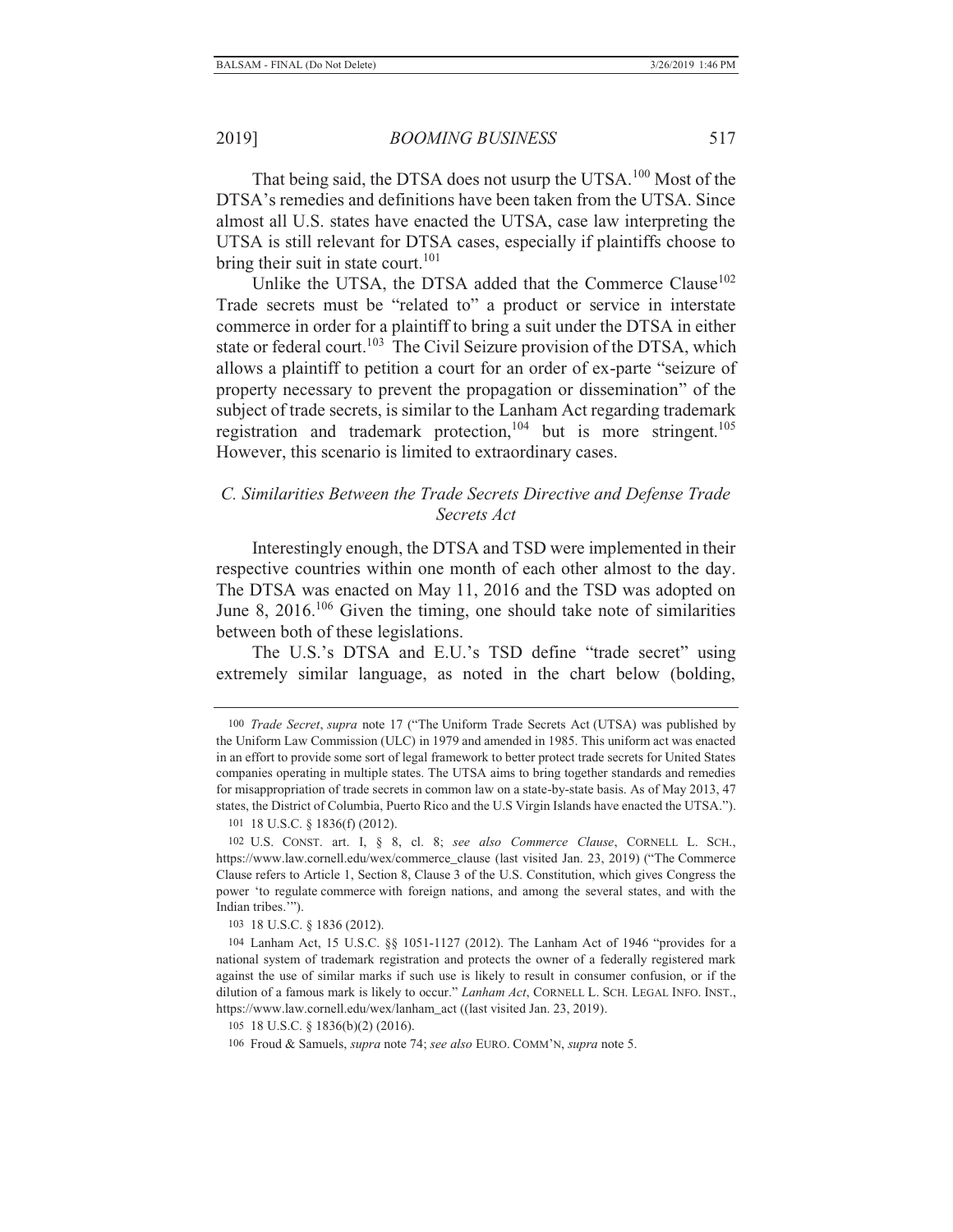italicization and underling used by author to note distinctions between the two acts): $107$ 

| United States Defense Trade Secrets         | Trade<br>Union<br>Secrets<br>European         |  |  |
|---------------------------------------------|-----------------------------------------------|--|--|
| Act                                         | Directive                                     |  |  |
| "[T]he term 'trade secret' means all        | "[The term] 'trade secret' means              |  |  |
| forms and types of financial, business,     | information which meets all of the            |  |  |
| scientific, technical, economic, or         | following requirements:                       |  |  |
| engineering information,  whether           | (a) it is secret in the sense that it is not, |  |  |
| tangible or intangible, and whether or      | body or in the precise<br><b>as</b><br>a      |  |  |
| how stored, compiled, or memorialized       | configuration and assembly of its             |  |  |
| $\ldots$ if—                                | components, generally known among             |  |  |
| owner thereof has<br>the<br>taken           | or readily accessible to persons within       |  |  |
| reasonable measures to keep such            | the circles that normally deal with the       |  |  |
| information secret; and                     | kind of information in question;              |  |  |
| the information<br>derives<br>(B)           | (b) it has commercial value because it        |  |  |
| independent economic value, actual or       | is secret:                                    |  |  |
| <i>potential</i> , from not being generally | (c) it has been subject to reasonable         |  |  |
| known to, and not being readily             | steps under the circumstances, by             |  |  |
| ascertainable through proper means by,      | the person lawfully in control of the         |  |  |
| who<br>obtain<br>another person<br>can      | information, to keep it secret[.]"109         |  |  |
| economic value from the disclosure or       |                                               |  |  |
| use of the information[.]" <sup>108</sup>   |                                               |  |  |
|                                             |                                               |  |  |

In terms of misappropriation by acquisition, both the DTSA and TSD similarly define it with requiring an acquisition of another's trade secret by improper or unlawful means.<sup>110</sup> Both definitions of improper and unlawful means are also similar in that the DTSA defines improper means to include various unlawful acts, including: theft, bribery, misrepresentation, breach of a duty of confidentiality, and espionage. Additionally, the TSD defines unlawful acquisition to include accessing, appropriating or copying recorded trade secret information without authorization.<sup>111</sup> Finally, the TSD has a "catch-all" provision that makes

<sup>107</sup> Brian Ankenbrandt & Thorsten Vormann, *Comparing U.S. and EU Trade Secret Laws an Analysis Prepared for TABC's Intellectual Property Working Group*, TRANS-ATLANTIC BUS. COUNCIL (2016), http://www.transatlanticbusiness.org/wp-content/uploads/2016/07/US-EU-Trade-Secret-Comparison-30-June-2016.pdf.

<sup>108 18</sup> U.S.C. §1839(3) (2012).

<sup>109</sup> Directive 2016/943, *supra* note 79.

<sup>110 18</sup> U.S.C. § 1839(5)(a) (2012); *see also* Directive 2016/943, *supra* note 79.

<sup>111 18</sup> U.S.C. § 1839(6) (2012); *see also* Directive 2016/943*, supra* note 79*.*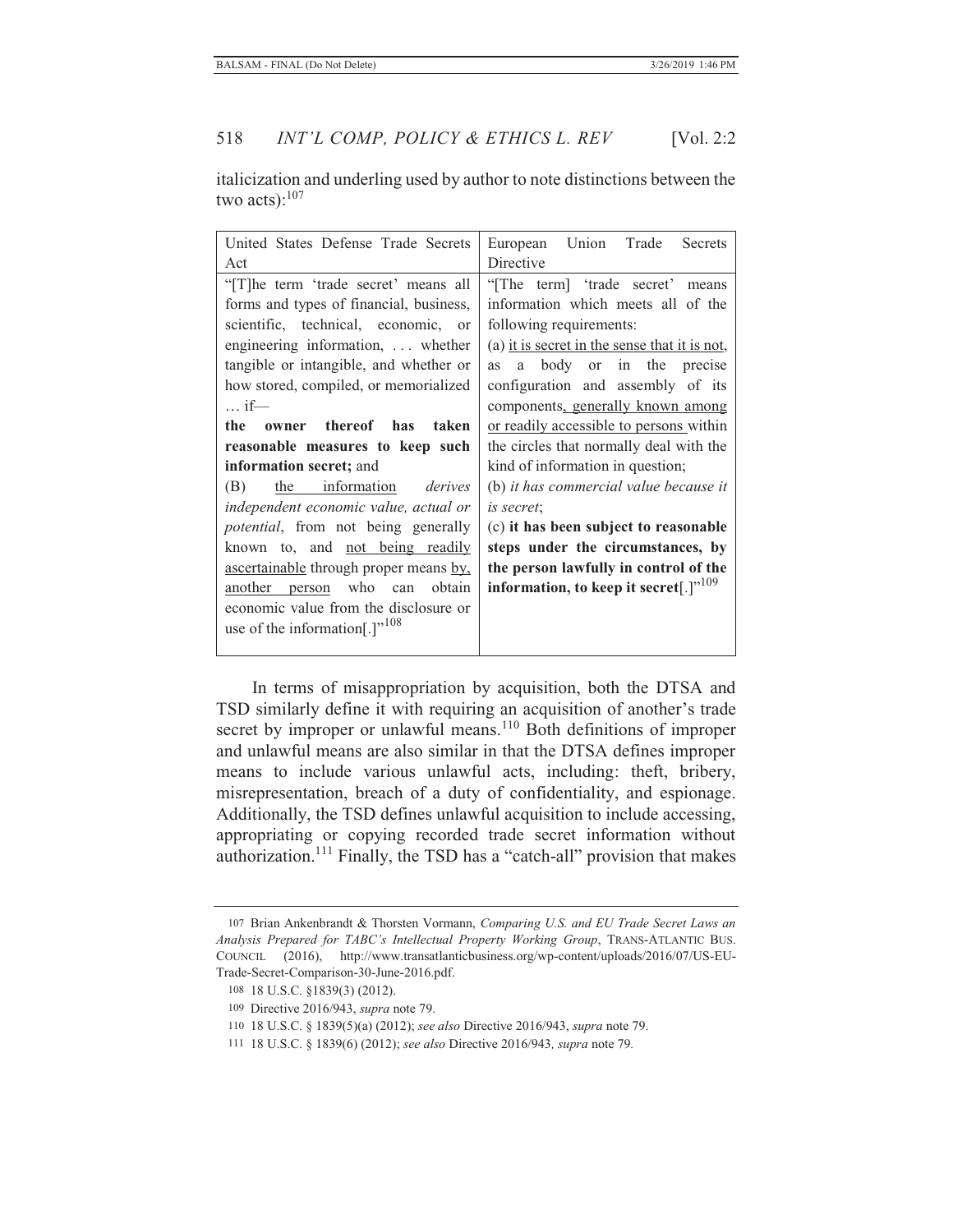any other conduct unlawful that is "considered contrary to honest commercial practices."<sup>112</sup>

With regards to lawful appropriation of a trade secret, both the TSD and the DTSA establish that independent discovery and reverse engineering should not give rise to misappropriation liability. The DTSA states that the term "improper means" does not include "reverse engineering, independent derivation, or any other lawful means of acquisition."113 The TSD states an acquisition of a trade secret is lawful if it is obtained by "independent discovery or creation" and "observation, study, disassembly or testing of a product or object that has been made available to the public or that is lawfully in the possession of the acquirer of the information who is free from any legally valid duty to limit the acquisition of the trade secret."<sup>114</sup>

## IV. GLOBALIZATION OF TRADE SECRET PROTECTION

With such similarities between the DTSA and the TSD, as well as the enactment of such legislation in a close time frame, it is clear that trade secret protection is not just confined to either country. These initiatives allow trade secrets owners a larger scope—and geographically broader—of protection than they have had in the past. The European Public Health Alliance ("EPHA") stated that the context of the proposed E.U. TSD "is strongly supported by multinational companies" and made a point that industry coalitions in the E.U. and U.S. had been lobbying for similar proposed trade secrets legislation in the U.S. Congress before the U.S. introduced the DTSA.<sup>115</sup>

Intellectual property is needed internationally in today's technologically advanced society, as software companies, pharmaceutical industries, and high-tech companies all call upon patents to protect their information.<sup>116</sup> The digital world is becoming a stronger and more prominent presence in not only business, but in daily lives regarding marketing, piracy and counterfeiting.<sup>117</sup>

<sup>112</sup> Directive 2016/943, *supra* note 79.

<sup>113 18</sup> U.S.C. § 1839(6) (2012).

<sup>114</sup> Directive 2016/943, *supra* note 79.

<sup>115</sup> Daniel P. Hart, *Opposition Emerges to EU Trade Secrets Directive*, SEYFARTH SHAW: TRADING SECRETS BLOG (Feb. 23, 2015), https://www.tradesecretslaw.com/2015/02/articles/trade-secrets/opposition-emerges-to-eu-tradesecrets-directive.

<sup>116</sup> Seth Fiegerman, *In tech, patents are trophies—and these companies are dominating*, CNN, (JUNE 19, 2018), https://money.cnn.com/2018/06/19/technology/tech-patents/index.html

<sup>117</sup> *See* Katherine Linton, *The Importance of Trade Secrets: New Directions in International Trade Policy Making and Empirical Research*, 2016 J. INT'L. COMMERCE & ECON. 1, 3 (2016).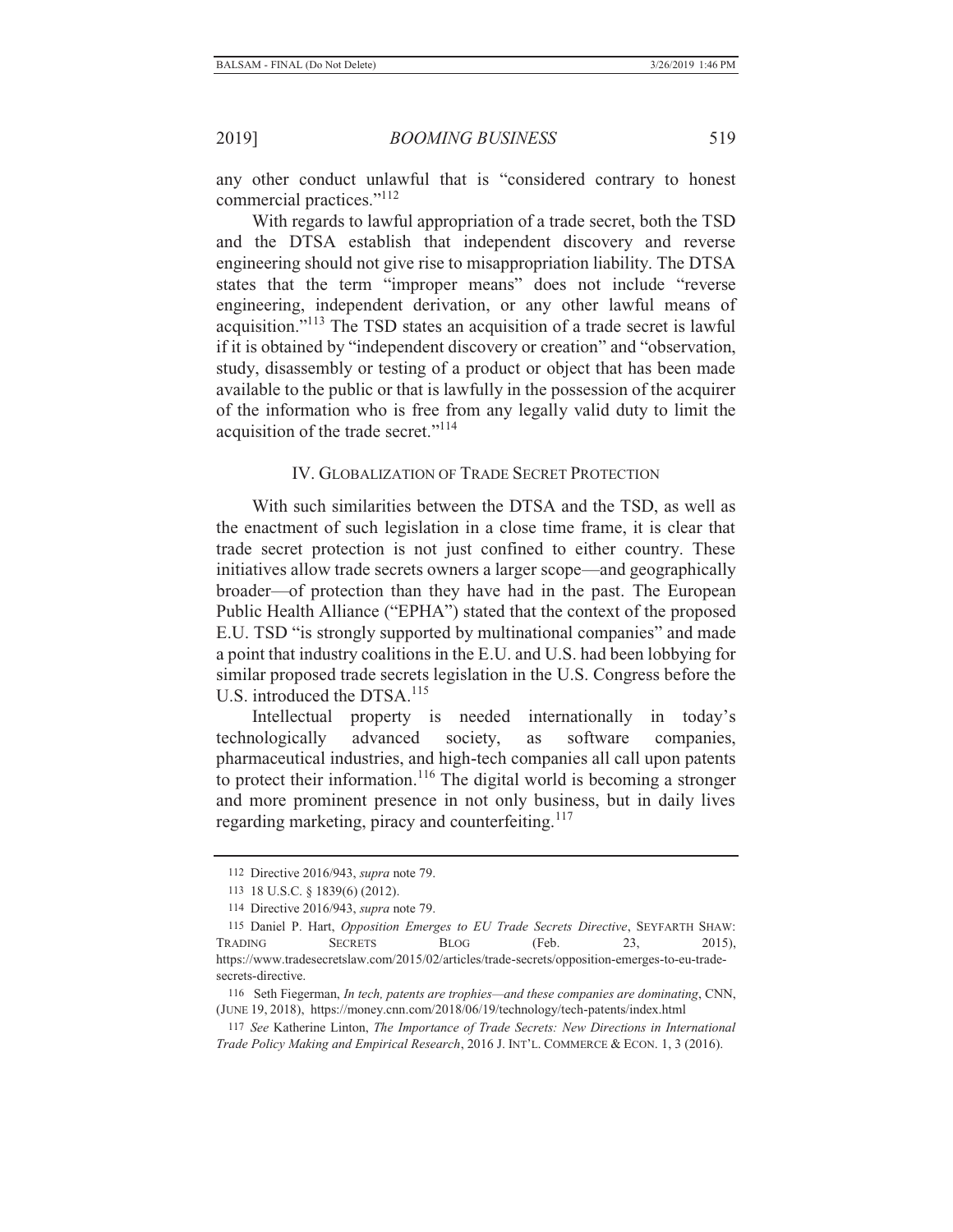However, the type of intellectual property international business' care about the most, overwhelmingly seem to be trade secrets,<sup>118</sup> which James Pooley calls "the other IP right."119 Surveys from different-sized firms across a variety of industries in the U.S. and other developed countries have rated trade secrets as "very important" over all other types of intellectual protection.120 In 2014, the U.S. International Trade Commission surveyed more than seven thousand U.S firms in order to study the economic effect of India's trade policies and business operations.121 This study indicated that fifty-six percent of internationally-engaged firms stated that trade secrets were "very important," compared to only forty-eight percent for trademarks and thirty-seven percent for patents.<sup>122</sup> Additionally, sectors such as chemical manufacturing and information and communication technology—areas generally considered to be patent intensive—all answered that trade secrets were "more important" than patents.<sup>123</sup>

| Industry                 | <b>Trade secrets</b> | <b>Patents</b> | <b>Trademarks</b> | Copyrights |
|--------------------------|----------------------|----------------|-------------------|------------|
| <b>All industries</b>    | 58.3                 | 48.3           | 43.5              | 27.4       |
| Manufacturing            | 62.1                 | 55.9           | 50.1              | 26.1       |
| Chemicals                | 69.7                 | 67.6           | 54.4              | 26.1       |
| Machinery                | 53.0                 | 48.2           | 41.5              | 21.9       |
| Computer and electronic  | 70.6                 | 64.3           | 49.9              | 34.4       |
| Products                 |                      |                |                   |            |
| Transportation           | 47.8                 | 42.8           | 38.5              | 22.1       |
| Equipment                |                      |                |                   |            |
| Nonmanufacturing         | 54.3                 | 40.1           | 36.5              | 28.7       |
| Information              | 63.6                 | 44.1           | 57.2              | 50.9       |
| Professional, scientific | 49.9                 | 42.1           | 20.3              | 20.3       |
| and technical services   |                      |                |                   |            |

Source: NSF and NCSES, BRDIS: 2012, October 2015, Tables 53-57.

*Table 1: Percentage of U.S. firms that consider different IP types "very important," selected industry sectors*

#### *A. Influence of Trade Secrets on International Policy Creation*

As the importance of trade secrets becomes increasingly understood, they have become a focal point in the ever-growing domestic and international policy making.<sup>124</sup> Trade secret laws have been strengthened

<sup>118</sup> *Id.*

<sup>119</sup> James Pooley, *Trade Secrets: The Other IP Right*, WORLD INTELL. PROP. ORG. MAG., June 2013, at 2.

<sup>120</sup> Linton, *supra* note 117, at 2.

<sup>121</sup> Id at 2.

<sup>122</sup> *Id.* at 144.

<sup>123</sup> Trade, Investment, and Industrial Policies in India: Effects on the U.S. Economy, USITC Pub. 4501, Inv. No. 332-543 (Dec. 2014).

<sup>124</sup> Linton, *supra* note 117, at 2.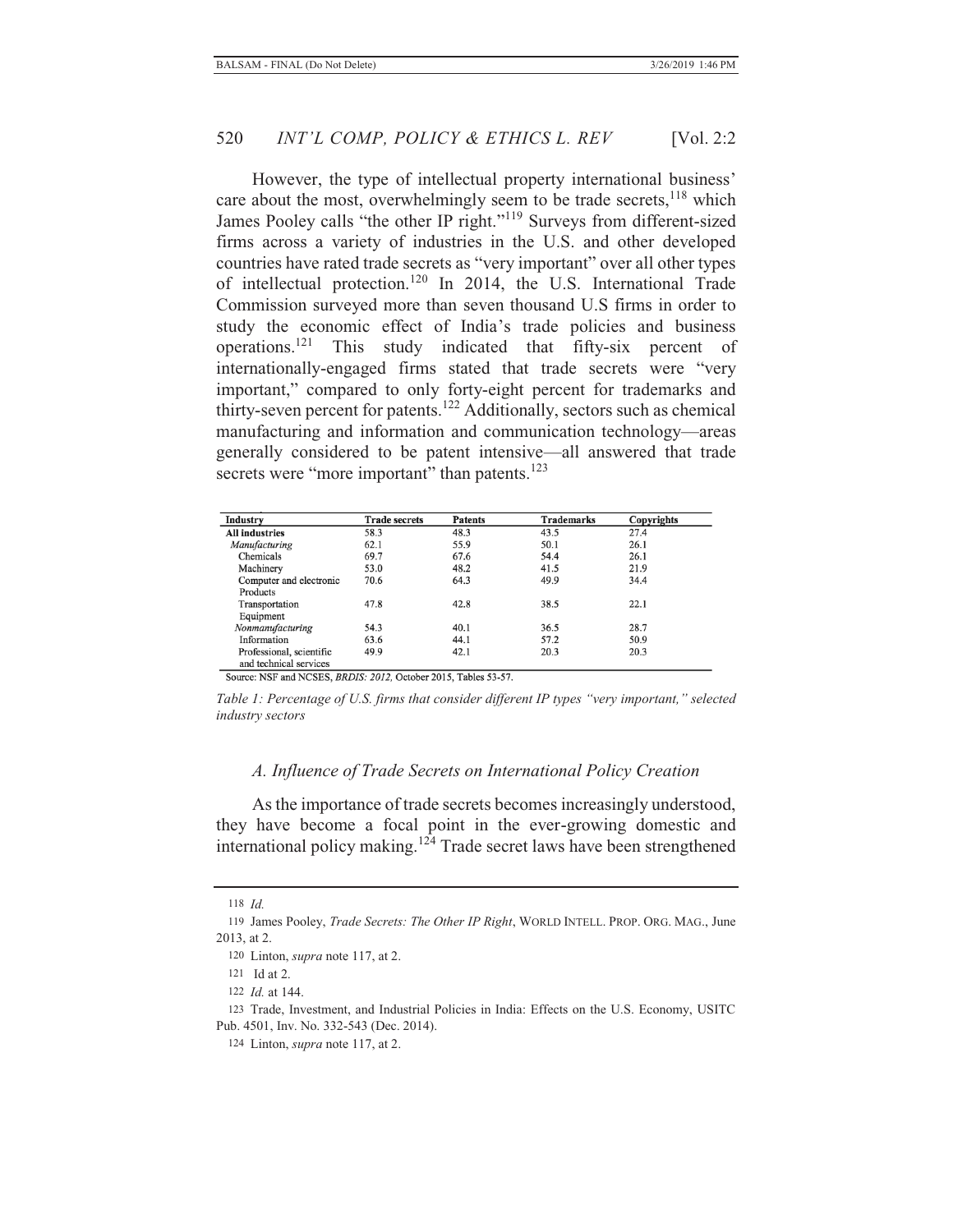in the U.S. and Europe through their respective directives. The Trans-Pacific Partnership Agreement ("TPP") includes protections stronger than the minimum protections set forth by the World Trade Organization's Trade-Related Aspects of Intellectual Property Rights ("TRIPS") and bilateral trade agreements.<sup>125</sup> The TPP requires parties to provide protections from misappropriation, including state-owned entities, as well as criminal procedures and penalties in certain circumstances.126

Faisal Santiago wrote,

Economic growth today, is inseparable from the rile of business people in running their business activities. Running the business, the principals experience a lot of very rapid changes from the traditional implementation of moving towards a highly dynamic technology. The role of information technology and globalization is a sign of business activity that is inevitable. All companies will run the business strictly to maintain the business continuity.<sup>127</sup>

Santiago opined that protection of trade secrets will be one of the main determinative factors in attracting foreign investors and corporations to enter into trade and business with other countries, as well as being the deciding factor for the frequency of international trade itsel $f<sup>128</sup>$ 

## *B. International Trade by the Numbers*

The issue of trade secret protection and globalization correlates strongly to international trade because international trade is closely related to trade secret protection itself.<sup>129</sup> Businesses are entitled to the protection of all information they possess that belong to trade secrets relating to import-export activities they engage in, and this largely involves information regarding marketing methods and international customer and consumer lists. $130$ 

<sup>125</sup> Kevin Granville, *What is TPP? Behind the Trade Deal That Died*, N.Y. TIMES (Jan. 23, 2017), https://www.nytimes.com/interactive/2016/business/tpp-explained-what-is-trans-pacificpartnership.html.

<sup>126</sup> *Id.*

<sup>127</sup> Faisal Santiago, *Trade Secret Protection in a Globalization Era*, 20 EUR. RES. STUD. J. 66, 66-76 (2017) (discussing the protection of trade secrets in a global era, focusing on Europe and the United States).

<sup>128</sup> *Id.*

<sup>129</sup> Santiago, *supra* note 127.

<sup>130</sup> *Id.*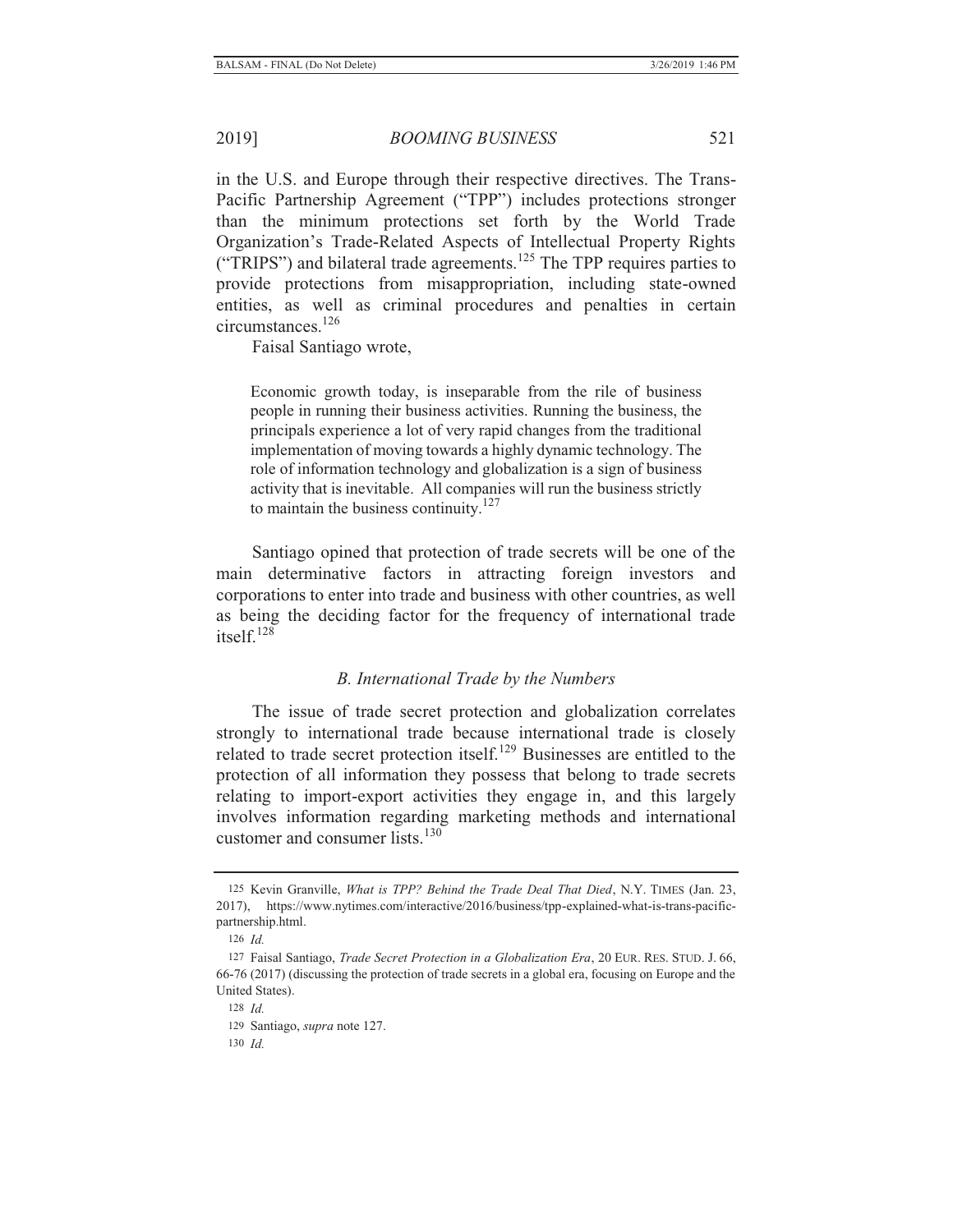The TPP seems to suggest that trade agreements involving the U.S. are more focused on past trade secret protections. According to a June 2017 Congressional Research Service Report, the U.S. is the largest direct investor and trader abroad, and the largest recipient of foreign direct investment in the world.<sup>131</sup> Although some analysts argue that the U.S.' direct investment and trade abroad reduces U.S exports, and thus shifts jobs overseas, U.S data indicates that foreign investment apparently stimulates intrafirm trade.<sup>132</sup> "Intra-firm trade consists of trade between parent companies of a compiling country with their affiliates abroad and trade of affiliates under foreign control in this compiling country with their foreign parent group." $133$  This type of trade is characterized by observing two factors: (1) the trade between a U.S. parent company and their foreign affiliates or subsidiaries; and (2) the U.S. affiliates of foreign firms and their parent companies.<sup>134</sup>

In 2014, total U.S. trades amounted to \$1.6 trillion in exports and \$2.3 trillion in imports.<sup>135</sup> Of those amounts, trades occurring between U.S. parent companies and foreign affiliates, which are identified as multinational companies ("MNCs"),<sup>136</sup> accounted for \$315 billion in both exports and imports, while affiliates of foreign firms operating in the U.S. accounted for \$189 billion in exports and \$521 billion in imports.

<sup>131</sup> JAMES K. JACKSON, CONG. RESEARCH SERV., RS21118, U.S. DIRECT INVESTMENT ABROAD: TRENDS AND CURRENT ISSUES (2017).

<sup>132</sup> *Intra-Firm Trade*, OECD GLOSSARY OF STATISTICAL TERMS (July 23, 2007), https://stats.oecd.org/glossary/detail.asp?ID=7262.

<sup>133</sup> *Id.*

<sup>134</sup> Jackson, *supra* note 131, at 4.

<sup>135</sup> Supra note 131, at 5.

<sup>136</sup> "Multi-national companies" are defined as when 40% of a company's workforce is stationed outside their headquarters, most commonly in internationally.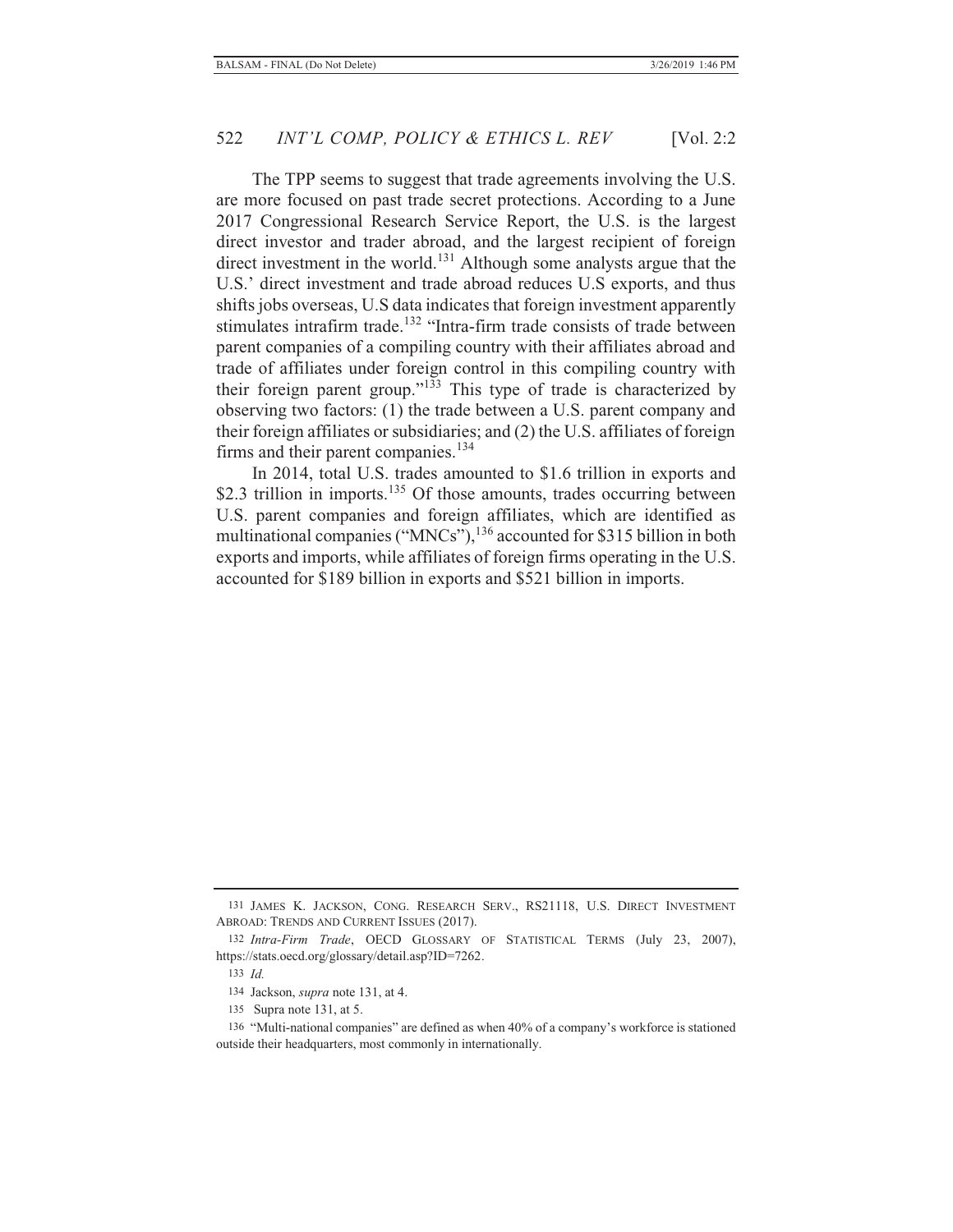| <b>Exports</b>               | <b>Imports</b>    |                              |                 |  |
|------------------------------|-------------------|------------------------------|-----------------|--|
| Total U.S. Exports           | \$1,632.6         | Total U.S. Imports           | \$2,294.6       |  |
| By U.S. Parents              | 802.4             | To U.S. Parents              | 929.8           |  |
| <b>To Foreign Affiliates</b> | 314.3             | From Foreign Affiliates      | 315.4           |  |
| <b>To Others</b>             | 488.0             | From Others                  | 614,348         |  |
| By Foreign Affiliates        | 425.2             | <b>To Foreign Affiliates</b> | 723,858         |  |
| To Foreign Parent            | 188.7             | From Foreign Parent          | 521,106         |  |
| To Others                    | 236.5             | From Others                  | 202.752         |  |
| By Others                    | 405,081           | From Others                  | 687.328         |  |
| Intra MNC Exports:           | \$502,981 (30.8%) | Intra MNC Imports:           | \$836,520 (35%) |  |

*C. Recent History of United States and European Investment and Trade* 

Source: Department of Commerce.

*Table 2: United States Intrafirm Trade 2014 (\$ in billions)*

U.S. investments in developed countries increased after the mid-1990s. The U.S. Direct Investment Abroad experienced a major shift from developing countries to the richest developed countries. Many of the richest countries in the developed world are located in Europe, such as: Ireland, Iceland, the Netherlands, Switzerland, Norway, and Luxembourg.<sup>137</sup> The U.S. has traditionally been the E.U.'s major trading partner; after peaking in 2006, E.U. and U.S. trade decreased significantly following the global financial and economic turmoil at the end of  $2008$ <sup>138</sup> Recovering in 2012, trade and imports and exports increased, leading E.U. exports to the U.S to be the largest share at 87.1 percent.<sup>139</sup>

## *D. The Reversal of Popularity Between Patents and Trade Secrets*

According to EuroStat, manufactured goods accounted for the largest share of E.U. exports to the  $U.S.<sup>140</sup>$  Machinery and transport equipment were the most traded products between the E.U. and the U.S.<sup>141</sup> Chemicals, mineral fuels, and similarly related materials were ranked the highest in terms of items exported by the E.U. to the U.S. $^{142}$ The most common imports from the U.S. to the E.U. were medical and

<sup>137</sup> Lisa Marie Segarra, *These Are the Richest Countries in the World*, FORTUNE (Nov. 17, 2017), http://fortune.com/2017/11/17/richest-country-in-the-world.

<sup>138</sup> Gilberto Gambini, Radoslav Istatkov & Riina Kerner*, USA-EU International Trade and Investment Statistics,* EUROSTAT (Feb. 2015), http://ec.europa.eu/eurostat/statisticsexplained/index.php/USA-EU\_-\_international\_trade\_and\_investment\_statistics.

<sup>139</sup> *Id.*

<sup>140</sup> *Id.*

<sup>141</sup> *Id.*

<sup>142</sup> *Id.*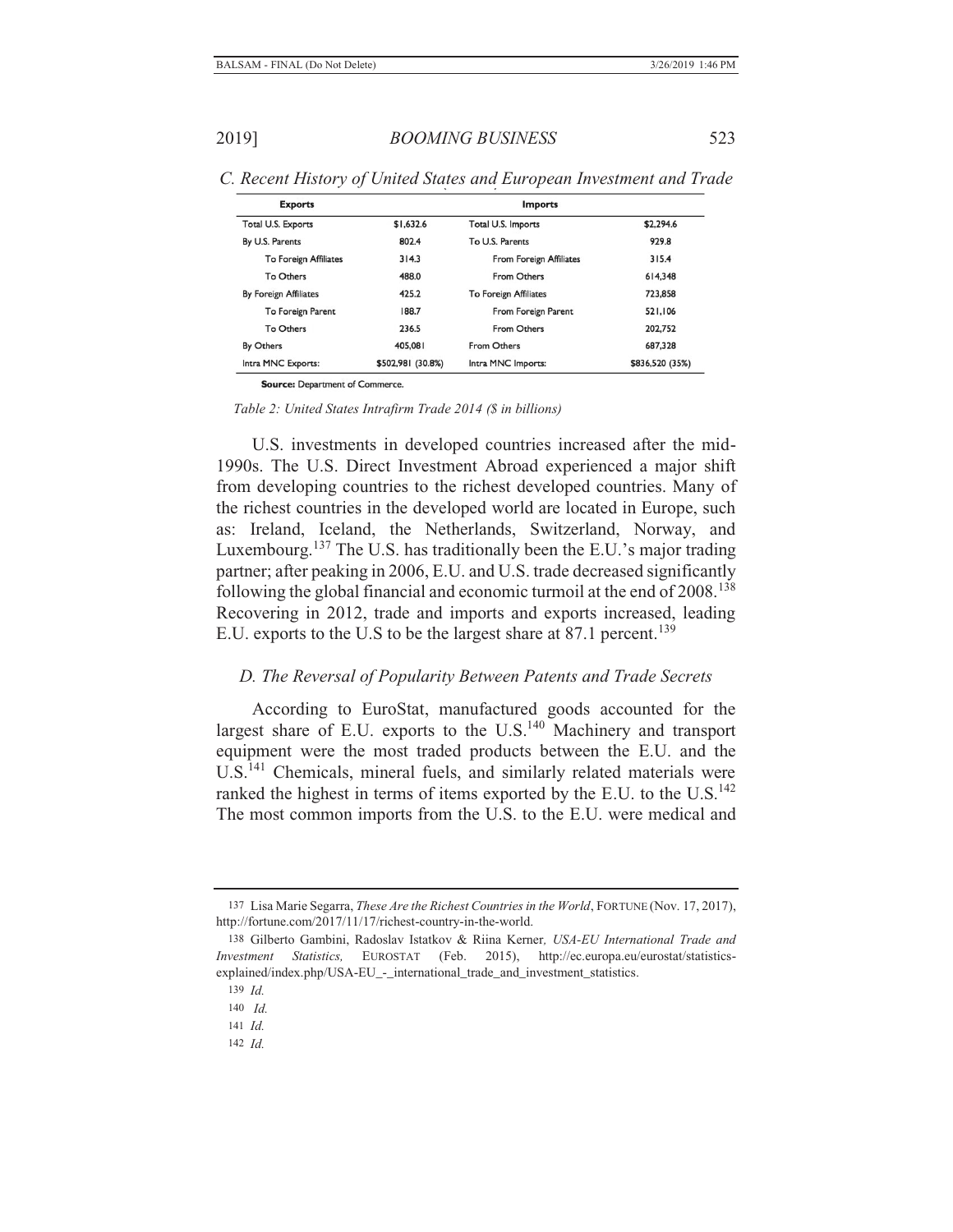pharmaceutical products, followed closely by power-generating machinery and equipment.<sup>143</sup>

When the Transatlantic Trade and Investment Partnership ("TTIP") was launched in 2013, negotiations between the E.U. and U.S. increased regarding trade and investment by reducing and, on occasion, eliminating barriers that posed a hurdle regarding transatlantic trade and investment, whether it was tariffs on a farm or manufactured products or restrictions on foreign service providers.144 During this time, U.S. and E.U. production of manufactured goods began to increase again after the economic downfall in 2008 began to taper off. Foreign direct investment stocks in the U.S more than doubled between 2004 and 2012, and the U.S.' FDI stocks in the E.U. doubled as well.<sup>145</sup> The E.U. began importing manufactured goods from the U.S. in record numbers.

| Year | E.U. Imports | E.U. Exports | <b>Balance</b> |
|------|--------------|--------------|----------------|
| 2014 | 209.3        | 311.6        | 102.2          |
| 2015 | 249.3        | 371.3        | 122.0          |
| 2016 | 246.8        | 362.0        |                |

*Table 3: Trade in Goods 2014-2016 (Amount in billions of euros) <sup>146</sup>*

Traditionally, many manufactured items such as machinery, mechanical equipment, pharmaceuticals, and chemical related goods, have the items most commonly patented by the U.S. Patent and Trademark Office.147 The first act in organizing laws regarding patents in the U.S. occurred on April 10, 1790, with the passing of the first Patent Act of the U.S. Congress; the act was titled "An Act to promote the progress of useful Arts."148 On July 31, 1790, Samuel Hopkins was granted the first U.S. patent for potassium carbonate.<sup>149</sup> Not long after, the first Patent Office was established in 1802.<sup>150</sup> During the Industrial Revolution in Britain and the U.S. in the early to mid-nineteenth centuries, patents proved to be extremely desirable in the ever-growing

<sup>143</sup> *Id.*

<sup>144</sup> *Id.*

<sup>145</sup> *Id.*

<sup>146</sup> *Trade Policy Countries and Regions: United States*, EURO. COMM'N, http://ec.europa.eu/trade/policy/countries-and-regions/countries/united-states (last updated Apr. 16, 2018) [hereinafter *Trade Policy*].

<sup>147</sup> *General Information Concerning Patents*, *supra* note 21.

<sup>148</sup> *A Bill to Promote the Progress of the Useful Arts*, NAT'L ARCHIVES: FOUNDERS ONLINE, https://founders.archives.gov/documents/Jefferson/01-22-02-0322 (last visited Feb. 1, 2018).

<sup>149</sup> M. Frumkin, *The Origin of Patents*, 3 J. PAT. OFF. SOC'Y 143 (1945).

<sup>150</sup> TIME LIFE BOOKS, INVENTIVE GENIUS 76 (1991).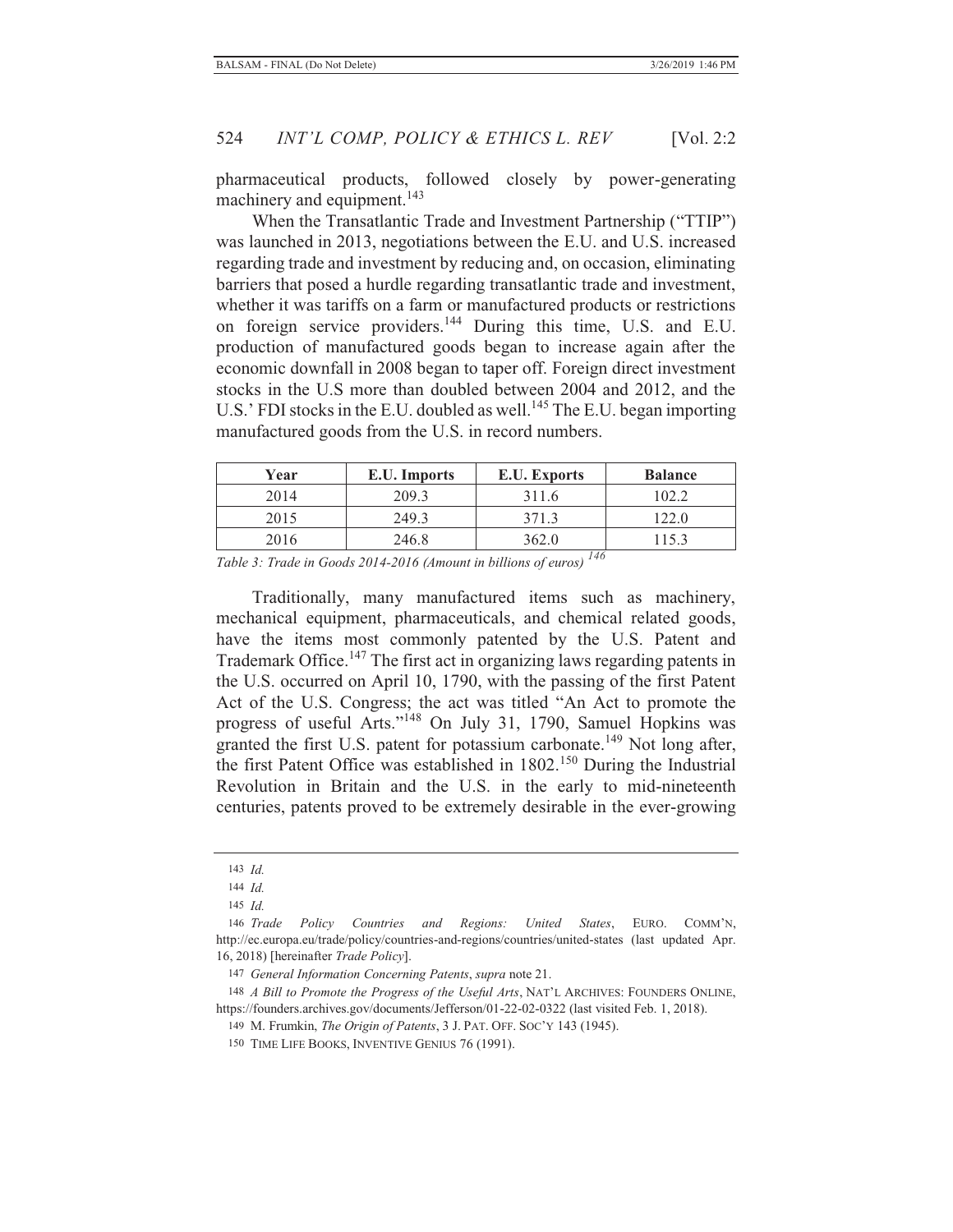and fast-paced industry, and patents soon became the dominating form of intellectual property in the U.S.<sup>151</sup> Trade secret law did not even appear in the U.S. until 1837 in the case of *Vickery v. Welch*. 152

This is not to say that trade secrets were not a popular form of intellectual property; companies which began to create products in the late-nineteenth to early-twentieth century—such as Coca-Cola and Heinz—used trade secrets over patents to protect their work.<sup>153</sup> Additionally, the Restatement of Torts, Restatement the Second of Torts and eventually, the UTSA began elaborating on trade secrets and what should be done to protect them moving into the late twentieth century.<sup>154</sup>

That being said, trade secrets have always appeared to take more of a back seat to patents when it comes to protecting intellectual property, especially in the E.U. where many countries had extremely vague definitions of trade secrets and had very low protection at all.<sup>155</sup> However, with the resurgence of trade between the E.U. and the U.S. and the goods being used in this trade, it is interesting to note that the goods traded have been patented more in the past,<sup>156</sup> yet the U.S. and the E.U. both put forth trade secrets directives in their respective countries recently, and have not proposed or initiated uniform patent laws for their respective countries. All of this recent trade and respective directives from the U.S. and the E.U. raises the question if the surge of trade and business between the E.U. and the U.S. prompted both entities to realize trade secrets are the dominant form of intellectual property and create a common system to protect such secrets.

## IV. ANALYSIS AND CONCLUSION

This Note finds that the evidence of the increase in European and American trade, along with the increase in the importing and exporting of manufactured goods such as machinery and pharmaceuticals, bolster this Note's assertion that the trade secrets directives, implemented by both the E.U. and the U.S., are a direct result of the increase of trade between these two nations. These directives have thus made trade secrets the more dominant form of intellectual property over patents.

<sup>151</sup> *See* Rufus Pollock, *The Importance of Patents for Innovation in the Industrial Revolution* RUFUSPOLLOCK.COM (Apr. 2004), https://rufuspollock.com/papers/patents\_and\_ir.html.

<sup>152</sup> Lemley, *supra* note 24, at 76.

<sup>153</sup> Ernie Linek, *A Brief History of Trade Secrets Part 1*, BIOPROCESS INT'L, Oct. 2004, at 20.

<sup>154</sup> *Id.* at 2.

<sup>155</sup> *See* Froud & Samuels, *supra* note 74.

<sup>156</sup> *See General Information Concerning Patents*, *supra* note 21.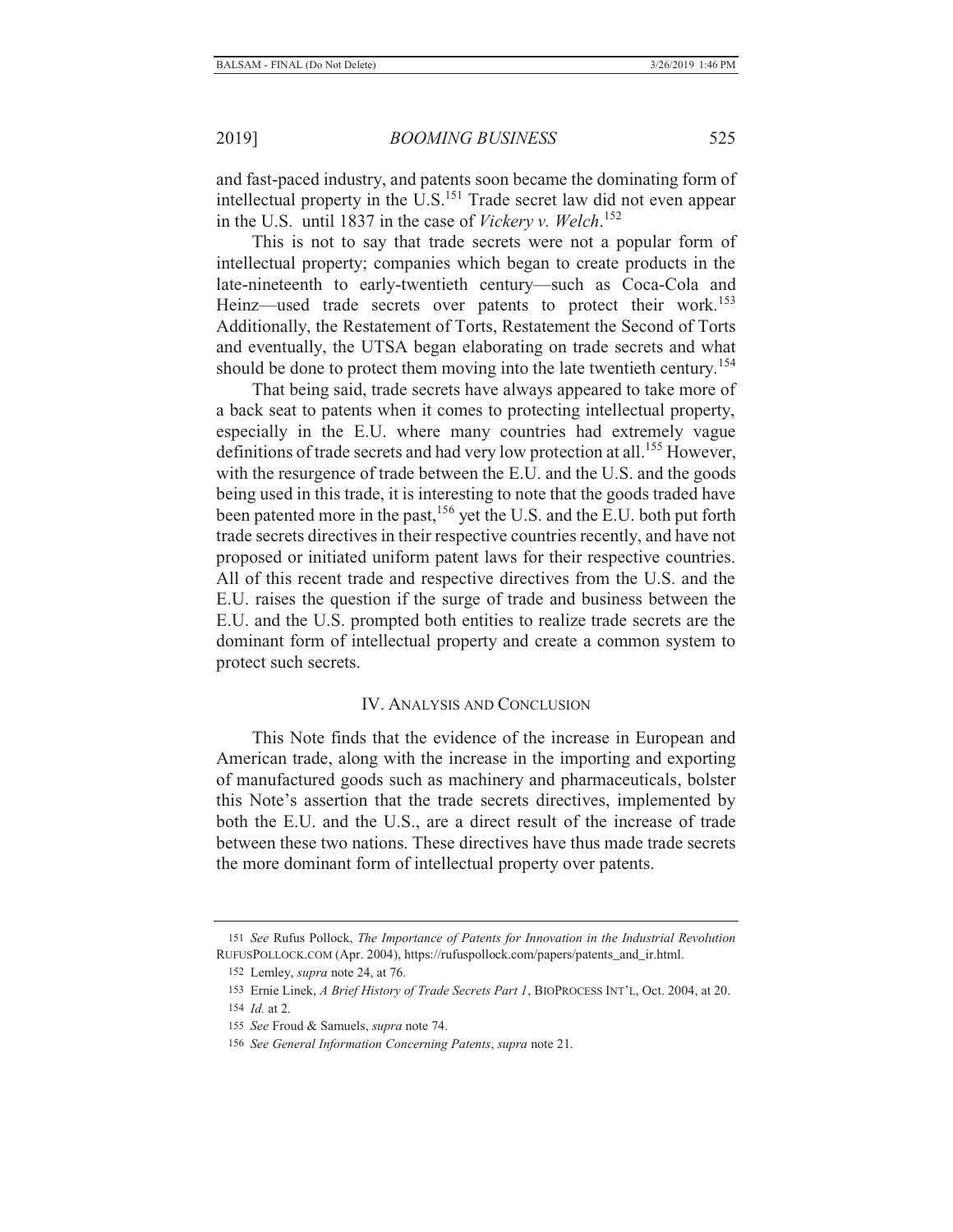The E.U. and the U.S. have "the most integrated economic relationship" in the world, along with "the largest bilateral trade and investment relationship."<sup>157</sup> The investments that the E.U. and the U.S. are involved in are a powerhouse of economic stimulation, "contributing to growth and jobs on both sides of the Atlantic."158 Additionally, this "transatlantic relationship defines the shape of the global economy as a whole[;] the E.U. or the U.S. is the least investment and trade partner for almost every other countries involved in the global economy."<sup>159</sup> Together, the "E.U. and the United States economies account" for "a third of world trade flows" and almost "half the entire world GDP."<sup>160</sup>

In 2013, the E.U. and the U.S. initiated negotiations on the TTIP in order to revise the already in place stipulations.<sup>161</sup> However, despite fifteen rounds of discussion, the negotiations ended without a formal conclusion, due to the change of administration in Washington.<sup>162</sup> At the present time, there is no indication when the negotiations will resume, despite the need for a stronger transatlantic trade and investment relationship.

With so much transatlantic trade and economic growth occurring between the U.S. and the  $E.U.,<sup>163</sup>$  it would be unwise to disregard the economic and trade events that have been occurring in the last decade or so, that could have affected the policy changes in the E.U. and U.S. regarding their respective trade secrets directives. The consistent economic and trade increase between these nations, as well as the attempt to enhance the TTIP164 eventually seemed to bring both the E.U. and the U.S. to propose and enact the TSD<sup>165</sup> and the DTSA,<sup>166</sup> respectively.

Evidence aforementioned in this Note lays the foundation for the preceding analysis, and additionally, the fact that these directives were implemented within a month of each other is further proof that trade between the E.U. and the U.S. is likely to continue increasing, thus creating a move universal way of accepting trade secrets laws and persecuting those attempting to steal them.<sup>167</sup>

164 *See id.*

166 18 U.S.C. § 1836 (201).

<sup>157</sup> *See Trade Policy*, *supra* at note 146.

<sup>158</sup> *Id.*

<sup>159</sup> *Id.*

<sup>160</sup> *See id.*

<sup>161</sup> *See id.*

<sup>162</sup> *See id.*

<sup>163</sup> *See id.*

<sup>165</sup> *See* Directive 2016/943, *supra* note 79.

<sup>167</sup> *See, e.g.*, EURO. COMM'N, *supra* note 5; Stevens, *supra* note 1.